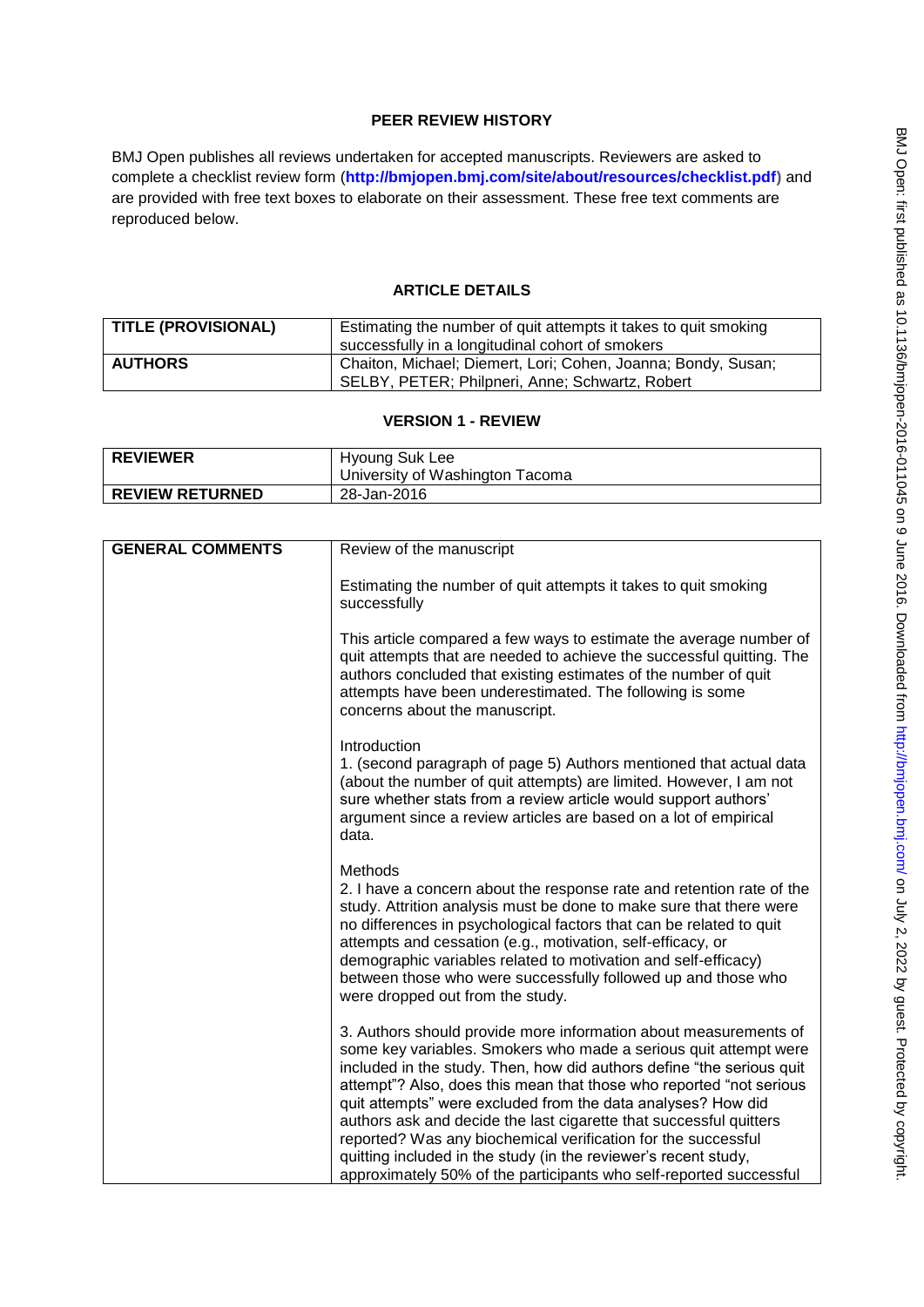| quitting did not pass this biochemical verification)?                                                                                                                                                                                                                                                                                                                                                                                                                                                                                                                                                                                                                                                                                                                                                                                                                                                                                    |
|------------------------------------------------------------------------------------------------------------------------------------------------------------------------------------------------------------------------------------------------------------------------------------------------------------------------------------------------------------------------------------------------------------------------------------------------------------------------------------------------------------------------------------------------------------------------------------------------------------------------------------------------------------------------------------------------------------------------------------------------------------------------------------------------------------------------------------------------------------------------------------------------------------------------------------------|
| 4. In the study, number of quit attempts was calculated by asking<br>respondents who tried to quit smoking completely in the past 6<br>months. I wonder whether authors used any methods (e.g., timeline<br>followback: TLFB) to make sure that the participants accurately self-<br>reported the quit attempts for the last 6 months. It would not be easy<br>to remember the accurate number of events that happened in the<br>past 6 months. If authors did not use any compensatory methods to<br>increase the accuracy of this self-report, how can authors verify that<br>there was no memory bias in this procedure (or self-report)? Was<br>this study really different from the previous studies that used the<br>recalled quit attempts? I believe that the participants in this study<br>were also asked to "recall" the number of quit attempts for the last 6<br>months.                                                    |
| 5. Authors believe that, among methods used to estimate the<br>number of quit attempts, method 3 is the best. However, I am not<br>sure that the life table approach or survival analysis can be<br>appropriately used to estimate the number of quit attempts required<br>to quit. Considering the concept of the life table approach and<br>previous studies that used the approach, the column of the table is a<br>variable with time interval (e.g., years, months, ages). I did not find<br>out any study that used the life table approach with the number of<br>events (number of quit attempts in this study). It would be very<br>helpful to understand method 3 if authors can show that the data in<br>this study did not violate any of important assumptions for the life<br>table approach, providing any references that used the life table<br>approach to analyze the data with the number of events.                  |
| <b>Results</b><br>6. First, a table or section that describes the participants'<br>characteristics regarding demographic and smoking-related<br>variables would be needed.                                                                                                                                                                                                                                                                                                                                                                                                                                                                                                                                                                                                                                                                                                                                                               |
| 7. I am not sure that Table 1 is really needed. No significant results<br>in Table 1 were considered and interpreted in results and<br>discussion. Plus, the two categories of unsuccessful attempts to quit<br>and successful quit attempts should be changed to refer to persons<br>(e.g., smokers who made unsuccessful attempts to quit). Last, if the<br>authors wanted to show the factors that distinguish between those<br>who made unsuccessful attempts to quit and those who made<br>successful attempts to quit, I believe logistic regression is the better<br>way to analyze data.                                                                                                                                                                                                                                                                                                                                         |
| <b>Discussion</b><br>8. My biggest concern about this manuscript is the implication of the<br>study. Although there are several issues to be addressed to verify<br>the validity and reliability of assessing and estimating quit attempts<br>in this study, let's say that the life table approach gives the best<br>estimate of quit attempts needed to quit, approximately 30. What do<br>authors want to say with this number? Should smokers and smoking<br>researchers be pessimistic in quitting smoking? Thus, the last<br>sentence of discussion, "many smokers will die, likely prematurely,<br>without ever having quit successfully," is very annoying as a<br>smoking researcher. Instead, authors should've interpret the results<br>in more developmental ways and could've concluded the study with<br>some suggestions to increase the successful quit rate and decrease<br>the number of quit attempts needed to quit. |

BMJ Open: first published as 10.1136/bmjopen-2016-011045 on 9 June 2016. Downloaded from http://bmjopen.bmj.com/ on July 2, 2022 by guest. Protected by copyright. BMJ Open: first published as 10.1136/bmjopen-2016-0145 on 9 June 2016. Downloaded from <http://bmjopen.bmj.com/> on July 2, 2022 by guest. Protected by copyright.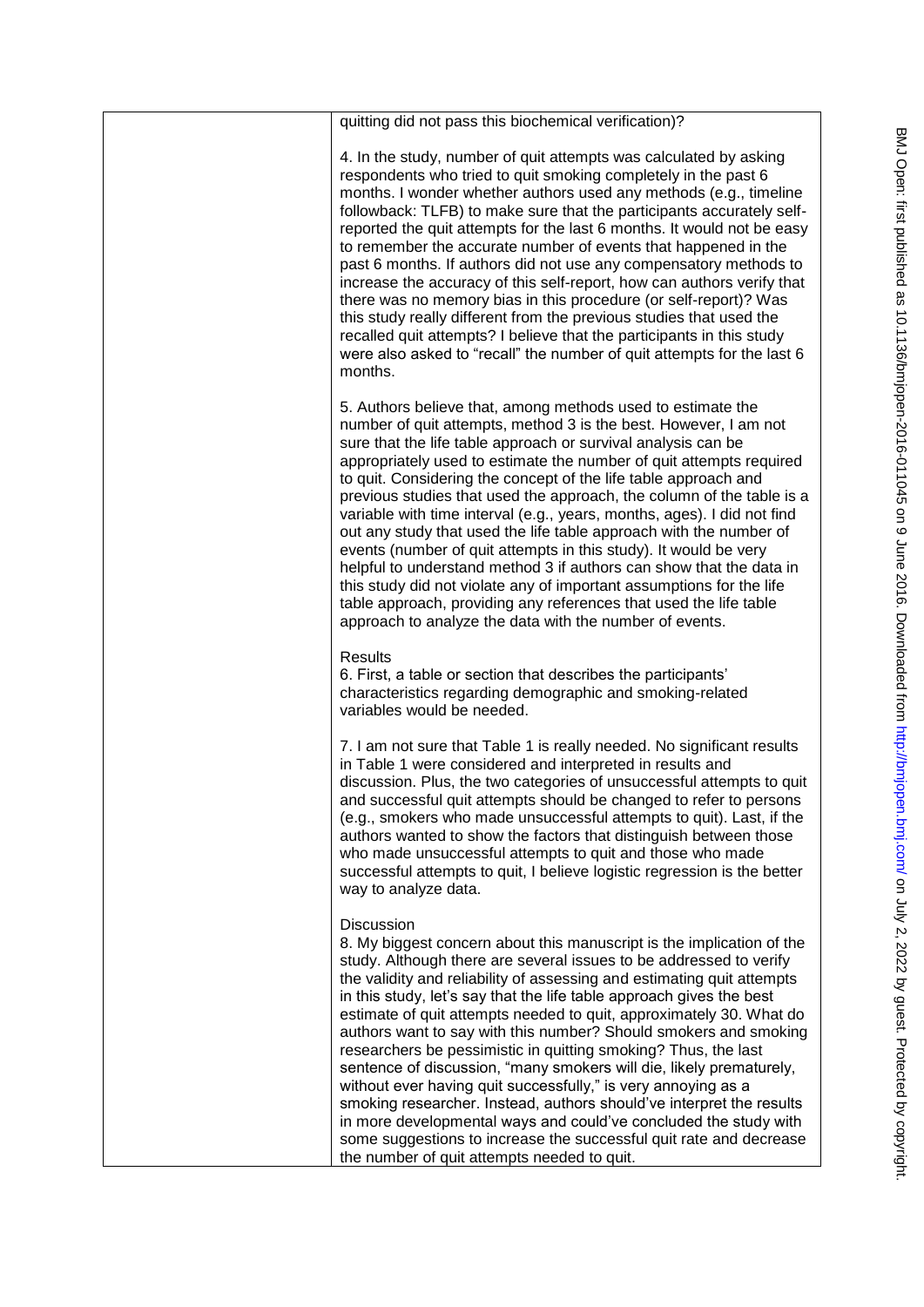| <b>REVIEWER</b>        | <b>Emily Stockings</b><br>National Drug and Alcohol Research Centre (NDARC), UNSW<br>Australia. |
|------------------------|-------------------------------------------------------------------------------------------------|
| <b>REVIEW RETURNED</b> | 05-Feb-2016                                                                                     |

| <b>GENERAL COMMENTS</b> | Overall this is a useful analysis of the number of quit attempts<br>required to quit successfully among a longitudinal cohort of smokers.<br>The methods used in this paper improve upon previous estimates in<br>cross-sectional studies based on recall. I feel some improvement in<br>the reporting of the study could be made, particularly in the methods<br>section, where some key details seem to be missing. Further, I feel a<br>bit more context around the sample should accompany the<br>estimated number of quit attempts required, given what is known<br>about differences in smoking rates, quit attempts and successful<br>quitting on the basis of demographic factors and smoking severity.<br>See below for detailed suggestions.                                                                                                                                                                                                                                                                                                                                                                                                                                                                                                       |
|-------------------------|--------------------------------------------------------------------------------------------------------------------------------------------------------------------------------------------------------------------------------------------------------------------------------------------------------------------------------------------------------------------------------------------------------------------------------------------------------------------------------------------------------------------------------------------------------------------------------------------------------------------------------------------------------------------------------------------------------------------------------------------------------------------------------------------------------------------------------------------------------------------------------------------------------------------------------------------------------------------------------------------------------------------------------------------------------------------------------------------------------------------------------------------------------------------------------------------------------------------------------------------------------------|
|                         | Abstract<br>1. I feel there needs to be a stronger rationale for why this study is<br>being conducted in the objectives section of the abstract, even if just<br>half a sentence, e.g. "previous estimates have been based on<br>lifetime recall in cross-sectional samples, and may be unreliable"<br>2. Are there some words missing in the design section, line 26 " we<br>calculated the estimate of number of quit attempt prior to quitting<br>successful for at least one [year?] under 4 different sets of<br>assumptions.".                                                                                                                                                                                                                                                                                                                                                                                                                                                                                                                                                                                                                                                                                                                         |
|                         | Introduction<br>3. The introduction might start in a more informative manner if the<br>authors include statistics on smoking rates, quit rates and the<br>remaining burden attributable to tobacco-related disease before<br>emphasising the difficulty in quitting smoking. This will help place the<br>research within the wider public health context of addressing<br>smoking.<br>4. Page 6, line 6 the authors refer to a longitudinal study of quit<br>attempts by Borland et al 2012. Given this seems to be the most<br>similar study design to the present study, it might be worth noting<br>what they found, and any limitations to their approach which the<br>authors feel they have improved on/added to in this paper.                                                                                                                                                                                                                                                                                                                                                                                                                                                                                                                        |
|                         | Methods<br>5. Page 7, line 3, the authors state " who self reported a serious<br>quit attempt at follow-up 1" what is meant by 'serious' quit attempt<br>here? Was a timeframe applied, e.g. quit smoking for at least 24<br>hours with the intention to stop?<br>6. Page 7 line 3, it would be useful to put the timing of each follow-<br>up in brackets, e.g "follow-up 1 (xx months/years), follow-up 2 (xx<br>months/years" as it becomes confusing when the authors go on to<br>say that "Follow-up continued for an additional 1.5 years (3<br>interviews)". What follow-up points do these 3 extra interviews<br>correspond to? Follow-ups 4, 5, and 6? I suggest rephrasing so that<br>the timing of follow-ups is presented in a consistent format.<br>7. Page 7, in the measures section, line 39, the opening sentence is<br>a bit confusing "Number of quit attempts was calculated by asking<br>respondents who tried to quit smoking completely in the past 6<br>months." Does this measure give you the number of quit attempts<br>made by each respondent in the past 6 months? How were quit<br>attempts defined? This seems at odds to the following sentence<br>stating that "A successful quit was defined as a quit that lasted for at |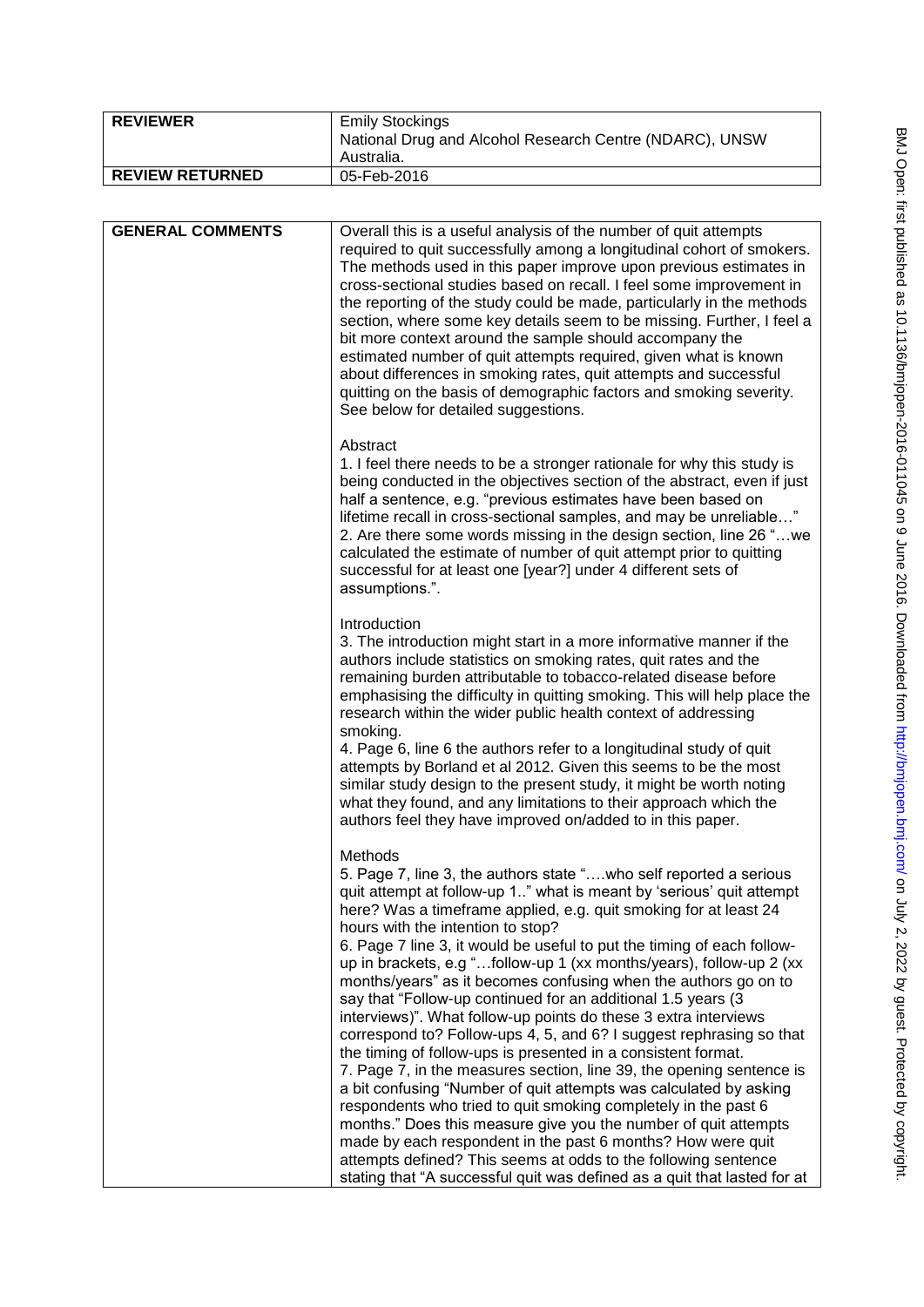|  | least 1 year" How can someone report being quit for at least a<br>year when being assessed in the last 6 months? This might just<br>need some wording clarification as it is difficult to follow the logic.<br>8. Page 7, Statistical analysis section -I suggest starting with a brief<br>overview of the lifetable method used before detailing the 4<br>assumptions, unless there is a previous paper that used this<br>approach that you are able to cite here.<br>9. Throughout the data analysis section, the authors refer to the<br>Hughes et al 2004 study, however no background is given about this<br>study and why It is being used to guide the analyses here. I suggest<br>in the opening section of the data analysis section to outline the<br>main analytic approach and any previous studies upon which this<br>approach is based. At the moment the analysis section assumes too<br>much prior knowledge of the reader which is unlikely to be existent<br>except among researchers with very closely aligned interests (or<br>familiarity with the study itself). E.g. "To examine the number of quit<br>attempts required to reach successfully abstinence, we used<br>approach X, which calculates X, Y, Z. We drew on previous studies<br>(cite) for parameters pertaining to success rates", etc etc. It seems<br>odd that a study would use data from another paper when the<br>present study has that data available?<br>10. Overall I feel the authors need to provide greater detail of the<br>measures and variables used. There are many outcomes in the<br>tables that have no mention in the methods, e.g. how were "Health"<br>Status", "Perceived addition", and "Smoking status" defined? If this is<br>clearly outlined in a previous paper, state this in the methods for the<br>reader's reference. |
|--|--------------------------------------------------------------------------------------------------------------------------------------------------------------------------------------------------------------------------------------------------------------------------------------------------------------------------------------------------------------------------------------------------------------------------------------------------------------------------------------------------------------------------------------------------------------------------------------------------------------------------------------------------------------------------------------------------------------------------------------------------------------------------------------------------------------------------------------------------------------------------------------------------------------------------------------------------------------------------------------------------------------------------------------------------------------------------------------------------------------------------------------------------------------------------------------------------------------------------------------------------------------------------------------------------------------------------------------------------------------------------------------------------------------------------------------------------------------------------------------------------------------------------------------------------------------------------------------------------------------------------------------------------------------------------------------------------------------------------------------------------------------------------------------------------------------------------------------------|
|  | Results<br>11. While the main results of this cohort may be published<br>elsewhere, a very short section on demographics would help with<br>interpretation given the known differences in smoking rates and quit<br>success on the basis of demographic factors, e.g. SES, employment<br>status, mental health diagnosis, etc.<br>12. Similarly, on page 13 the authors make the first reference to<br>level of smoking within the sample (line 35, "daily vs. non daily<br>smoking"), which should also be reported at the start of the results<br>so the readers can get an understanding of the severity of smoking<br>within the sample. Are there any other such indicators that might be<br>useful to report, e.g. daily cigarette consumption, FTND, HSI?                                                                                                                                                                                                                                                                                                                                                                                                                                                                                                                                                                                                                                                                                                                                                                                                                                                                                                                                                                                                                                                                           |
|  | Discussion<br>13. The authors state that model 3 was the best set of assumptions<br>- why is this?<br>14. Page 16 line 55 "This study defined quit attempt as a "serous<br>quit attempt" as self perceived by the smoker." This should be stated<br>in the methods, as well as here.<br>15. Some comment on the clinical utility of this information would<br>add a useful applied component to this paper.                                                                                                                                                                                                                                                                                                                                                                                                                                                                                                                                                                                                                                                                                                                                                                                                                                                                                                                                                                                                                                                                                                                                                                                                                                                                                                                                                                                                                                |

| <b>REVIEWER</b>        | Timea Partos<br>King's College London<br>United Kingdom |
|------------------------|---------------------------------------------------------|
| <b>REVIEW RETURNED</b> | 05-Feb-2016                                             |

| <b>GENERAL COMMENTS</b> | SUMMARY                                                          |
|-------------------------|------------------------------------------------------------------|
|                         | This research compares four different methods for estimating the |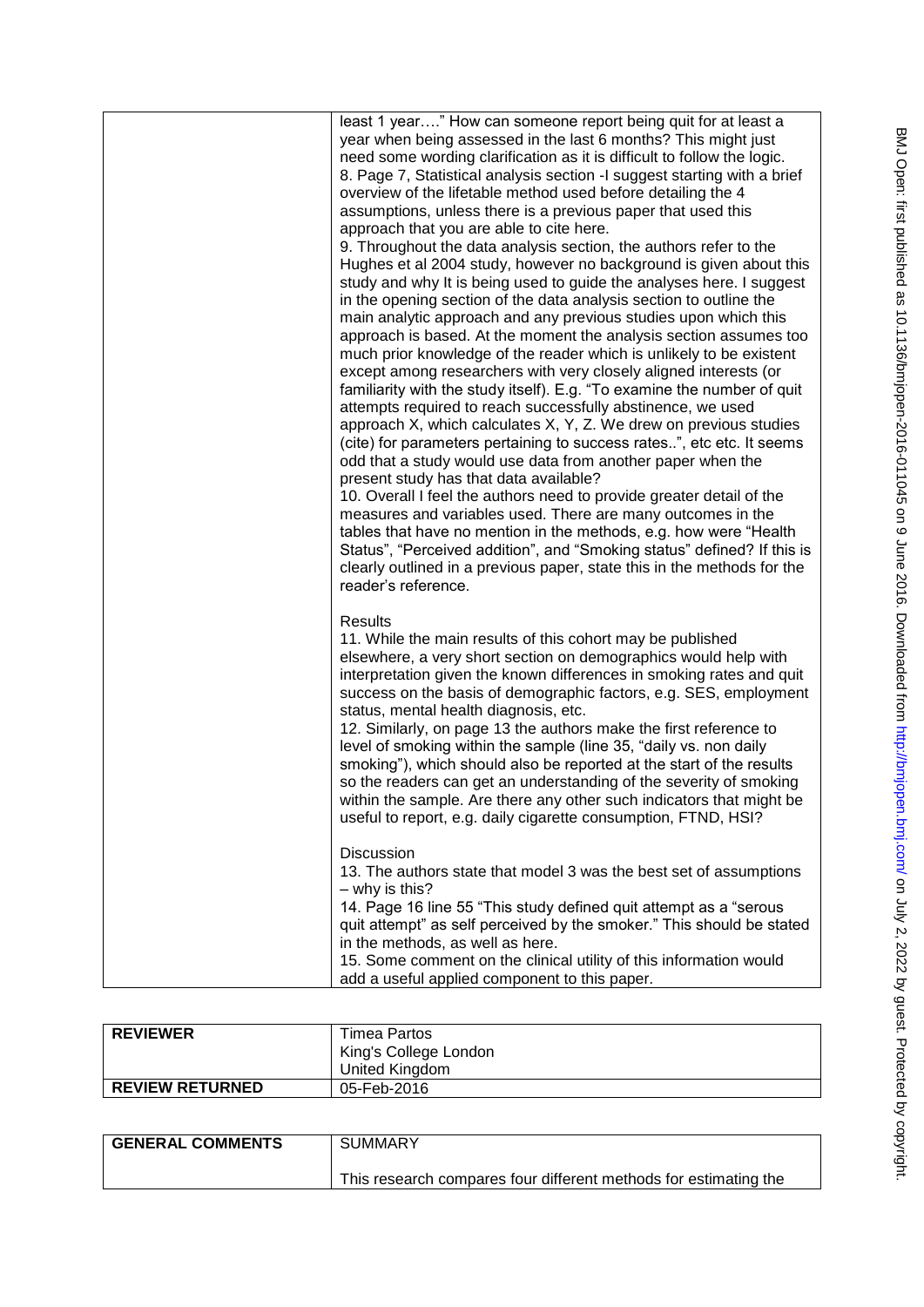average number of quit attempts smokers make before successfully quitting. These methods are 1) "Constant rate assumption", 2) "Recalled quit attempts among successful quitters", 3) "Variable rate assumption, observed quit success rate", and 4) "Variable success rate assumption with recalled life time quit numbers". It is argued that variable rate assumption using a life table approach (Method 3) provides the most unbiased estimate of the number of quit attempts. Findings indicate that the estimated average number of lifetime quit attempts made by smokers before quitting is much higher than what was previously thought (3-14 attempts vs. 30 or more). This finding has important implications for tailoring quitting assistance and framing the information and advice that is provided to smokers. It is a strength of this study that successful quitting is defined as being quit for at least one year, rather than shorter periods. The comparison of different methodologies is interesting and informative, and the manuscript is generally well written. I think the manuscript would benefit from a clearer description of methodologies and a more detailed outlining of the rationale behind some analytical decisions. Some additional analyses are also suggested, in particular to control for differences between smokers who did and did not use assistance on their quit attempts. Further details are provided below.

# ABSTRACT

Requires clarification on some points:

p2, l22: "primarily used" - why "primarily"? did you use other data too? (this is not made clear in the methods section either).

p2, l24: "In 2014" - clarify: did the study end in 2014 (i.e. new samples recruited every 3 years) or did it end in 2008 and data was analysed in 2014? Again this is not made clear in the methods section. If the study ended in 2008, I don't think it is necessary to mention the year of data analysis, as it just creates confusion.

p2, l26: A brief description (or at least the names of) the 4 different sets of assumptions would be useful, as well as the mean number of quit attempts estimated by each.

# **INTRODUCTION**

The analysis contrasts four methods of estimating lifetime quit attempts, yet the introduction does not introduce each method clearly. The authors seem to have decided a-priori that the life table method would provide the most accurate estimates, yet they do not present adequate argument/ evidence for this. I think the intro could be better structured around specifically discussing the pros and cons of the four estimating methods, perhaps with sub-headings and examples (refs) for each. There are sections of the introduction that are vague and not very informative which could be cut to make room for such a discussion e.g.

p5, first paragraph: somewhat repetitive - "keep trying or stay engaged" already mentioned - the final sentence should focus on the alternative, and simply read: "Additionally, knowing the average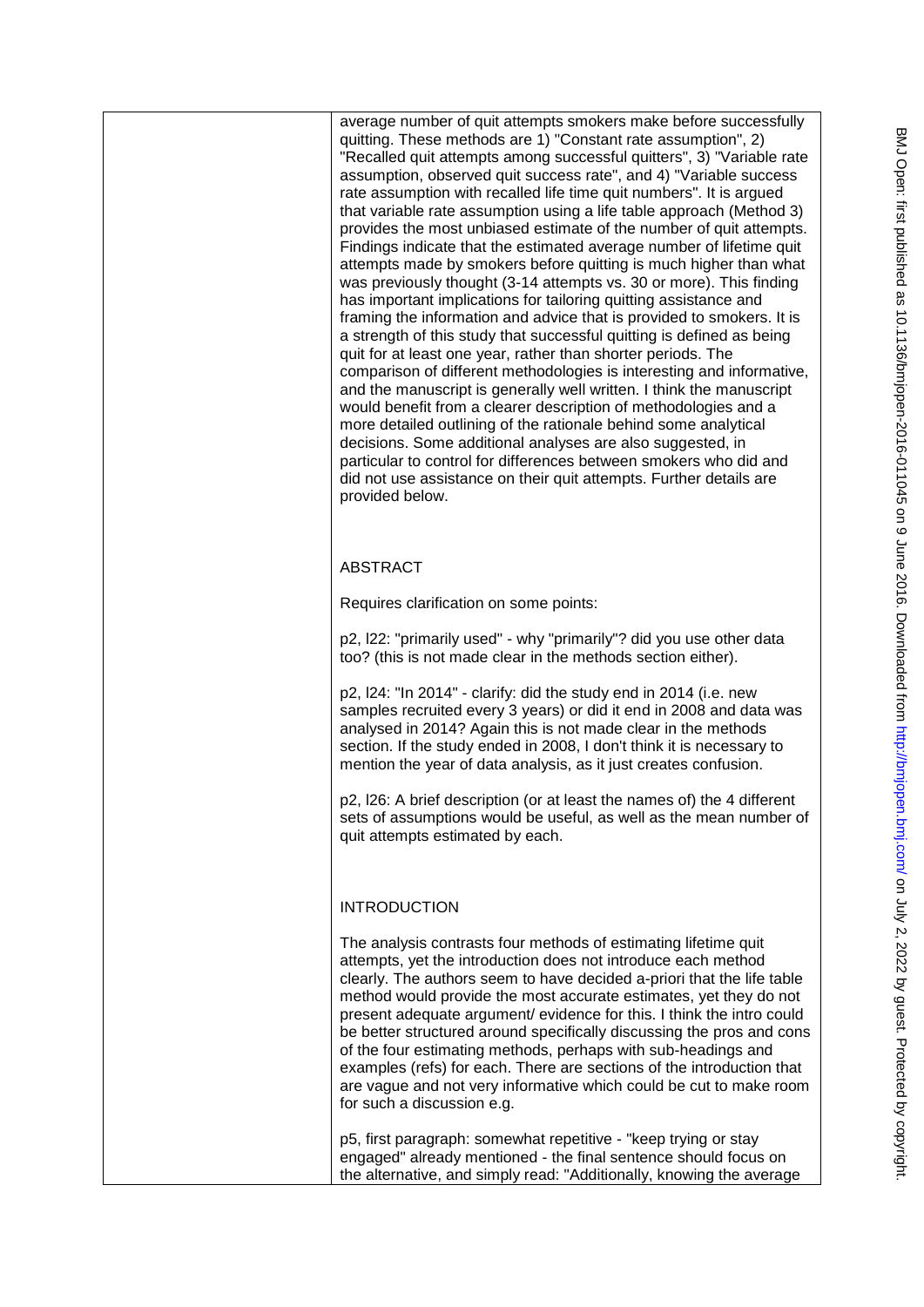| number of quit attempts before succeeding could act as a deterrent<br>to trying".                                                                                                                                                                                                                                                                                                                                                                                                                                                                             |
|---------------------------------------------------------------------------------------------------------------------------------------------------------------------------------------------------------------------------------------------------------------------------------------------------------------------------------------------------------------------------------------------------------------------------------------------------------------------------------------------------------------------------------------------------------------|
| p5, I34: "However, actual data are limited:" I would cut this<br>sentence, it doesn't seem relevant, especially given that the authors<br>cite a number of academic references in the following paragraph<br>which provide data (albeit potentially underestimating figures) on this<br>topic.                                                                                                                                                                                                                                                                |
| p6, I22: "To do so  absence of such a study" Unnecessary, could<br>cut this part. Also the next sentence is quite vague and would benefit<br>from some references.                                                                                                                                                                                                                                                                                                                                                                                            |
| <b>METHODS</b>                                                                                                                                                                                                                                                                                                                                                                                                                                                                                                                                                |
| Participants: Despite the fact that sampling and recruitment<br>procedures are documented elsewhere, I would expect more detail<br>here regarding the break-down of participant numbers, and basic<br>characteristics (at least quit vs smoking) at each follow-up interval. It<br>should also be made clear whether the $n = 1277$ participants<br>comprised a single cohort recruited in 2005, or multiple cohorts<br>recruited and followed-up at various points between 2005 - 2014.                                                                      |
| Ethics: It seems unusual to include so much detail in the manuscript<br>itself - usually this is covered in some sort of declaration during the<br>submission process, or in supplementary material. Is this a journal<br>requirement? If not I would cut this section altogether.                                                                                                                                                                                                                                                                            |
| Measures:<br>p7, I39: " calculated by asking respondents who" - clarify: asking<br>respondents what?<br>Clarify: were participants who quit for 1 year followed further to<br>ensure they remained quit. or was it possible to relapse (e.g. quit at<br>follow-up 1, verified at follow-up 4, then smoking again at follow-up<br>5: were these participants considered successful or not?)                                                                                                                                                                    |
| Statistical analysis:<br>In general, this section needs to be clearer, with the steps taken to<br>derive each of the different estimates (and exactly how they differ<br>from each other) made explicit.                                                                                                                                                                                                                                                                                                                                                      |
| Method 1. Not sure why the 3% success rate from Hughes et al.,<br>(2004) was used instead of calculating the rates based on the<br>present sample. The Hughes study focused specifically on self-<br>quitters (i.e. no assistance used), whereas it is not clear that the<br>present study does so, and therefore it is potentially dealing with a<br>qualitatively different sample.<br>Also, requires some justification of the assumption that success<br>rates are likely to decrease with multiple attempts (perhaps<br>something for the introduction). |
| Method 3. and 4: The level of detail here is great, however I'm not<br>sure why Method 4 censors the data from successful smokers<br>whereas Method 3 does not appear to do this? Was this unavoidable<br>or a decision made by the researchers? It seems that if Method 4<br>was identical to Method 3 except with the inclusion of recalled<br>lifetime events, it might be the optimal estimation method (my<br>apologies - perhaps I am misunderstanding exactly what was done                                                                            |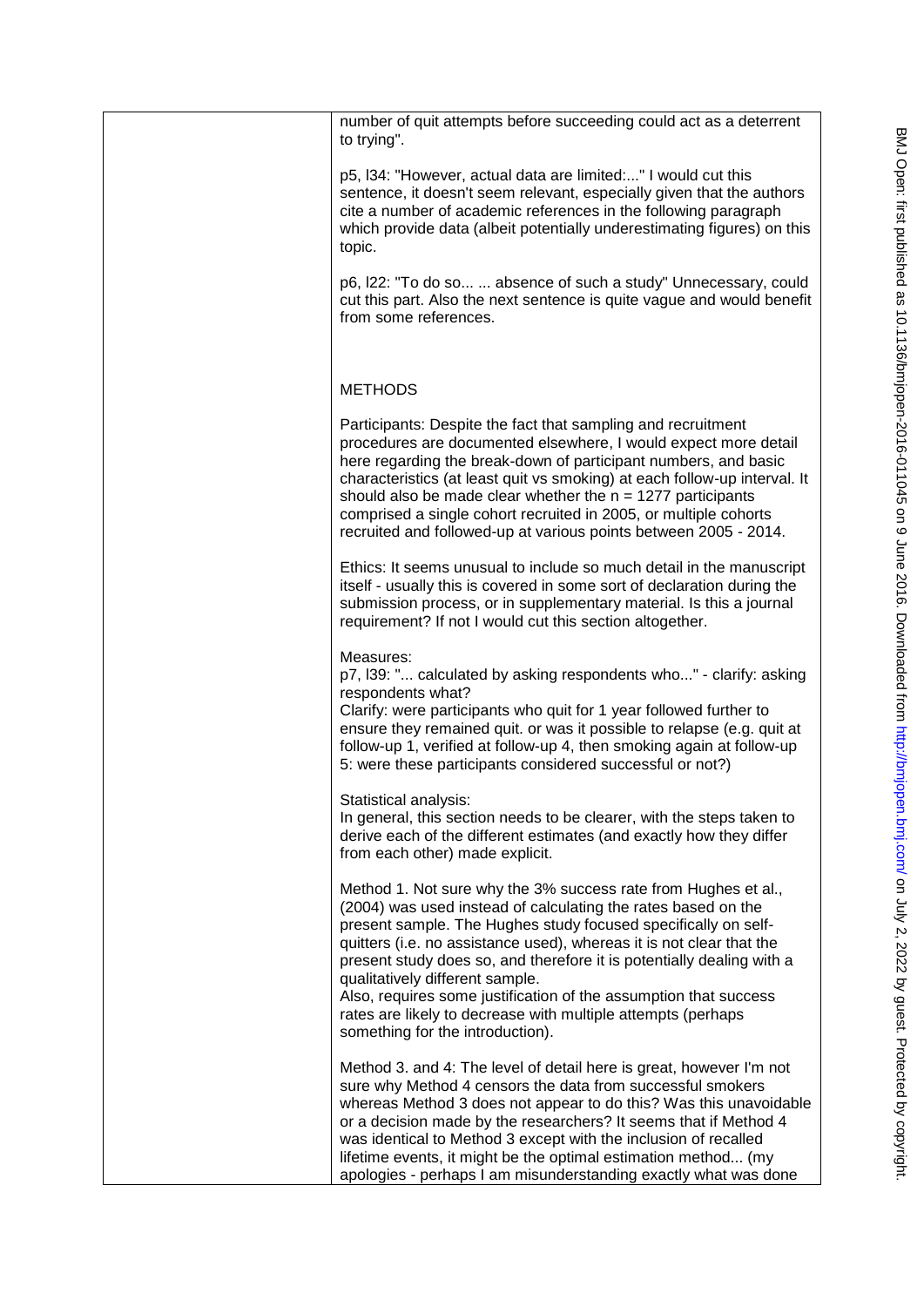| here).                                                                                                                                                                                                                                                                                                                                                                                                                                                                                                                                                                                                                                                                                                                                                                                                                                                                                                                         |
|--------------------------------------------------------------------------------------------------------------------------------------------------------------------------------------------------------------------------------------------------------------------------------------------------------------------------------------------------------------------------------------------------------------------------------------------------------------------------------------------------------------------------------------------------------------------------------------------------------------------------------------------------------------------------------------------------------------------------------------------------------------------------------------------------------------------------------------------------------------------------------------------------------------------------------|
| <b>RESULTS</b>                                                                                                                                                                                                                                                                                                                                                                                                                                                                                                                                                                                                                                                                                                                                                                                                                                                                                                                 |
| Would it be possible to include a comparison table of the success<br>rates obtained by each method?                                                                                                                                                                                                                                                                                                                                                                                                                                                                                                                                                                                                                                                                                                                                                                                                                            |
| Some more data/ explanation relating to Method 1 would be good -<br>I'm not sure where these number(p10, I4) s are coming from.                                                                                                                                                                                                                                                                                                                                                                                                                                                                                                                                                                                                                                                                                                                                                                                                |
| It is not clear that the authors have adopted a consistent<br>methodology for assessing the 4 different estimation methods, e.g.:<br>The results presented from Method 2 highlight the fact that<br>significant differences in quit success are related to factors such as<br>education, addiction, and most importantly the use of<br>pharmaceutical and behavioural aids. However these variables do<br>not appear to have been controlled for when calculating estimates<br>using methods 3 and 4. The authors appear to have controlled for<br>gender, age and daily vs non-daily smoking, yet none of these were<br>predictive of success in Table 1. What was the reasoning behind<br>this? It seems that the data is available for the authors to conduct<br>these analyses controlling for assistance used, perceived addiction,<br>etc and I think the manuscript would be strengthened by these<br>further analyses. |
| <b>DISCUSSION</b>                                                                                                                                                                                                                                                                                                                                                                                                                                                                                                                                                                                                                                                                                                                                                                                                                                                                                                              |
| I think the discussion would read better if the various methods were<br>referred to by their names/ description rather than "method 1"<br>"method 2" etc                                                                                                                                                                                                                                                                                                                                                                                                                                                                                                                                                                                                                                                                                                                                                                       |
| In discussing the relationship between more quit attempts and less<br>likelihood of success (p18), the authors may wish to consider<br>the possibility that the frequency of attempts may be playing a role -<br>i.e. numerous attempts made in quick succession could lead to a<br>sort of quit attempt burn-out that would reduce success rates. The<br>authors could potentially test for this by deriving a "quit rate per<br>year" or something similar using participants' age and lifetime<br>attempts or observed attempts per year or something similar (this is<br>just a suggestion probably for future research, not necessarily for the<br>present study).                                                                                                                                                                                                                                                        |
| p15, paragraphs 2-3: consider shifting some of this literature review<br>to the introduction to justify the decision that method 3 would provide<br>the best estimates.                                                                                                                                                                                                                                                                                                                                                                                                                                                                                                                                                                                                                                                                                                                                                        |
| p16, I10: "Method 2 also confirms" Not sure that this conclusion<br>can be stated so strongly given that the authors argue that Method 2<br>is not optimal and based on flawed recall.                                                                                                                                                                                                                                                                                                                                                                                                                                                                                                                                                                                                                                                                                                                                         |
| p16, I13: again, I think some of this could be shifted to the intro, and<br>the authors could include some extra discussion about the<br>implications of their findings for smokers/ quit-smoking practitioners.                                                                                                                                                                                                                                                                                                                                                                                                                                                                                                                                                                                                                                                                                                               |
| p16, I33: "Method 4 further suggests the limitations of the<br>assumptions in Method 3" - not sure what is meant by this.                                                                                                                                                                                                                                                                                                                                                                                                                                                                                                                                                                                                                                                                                                                                                                                                      |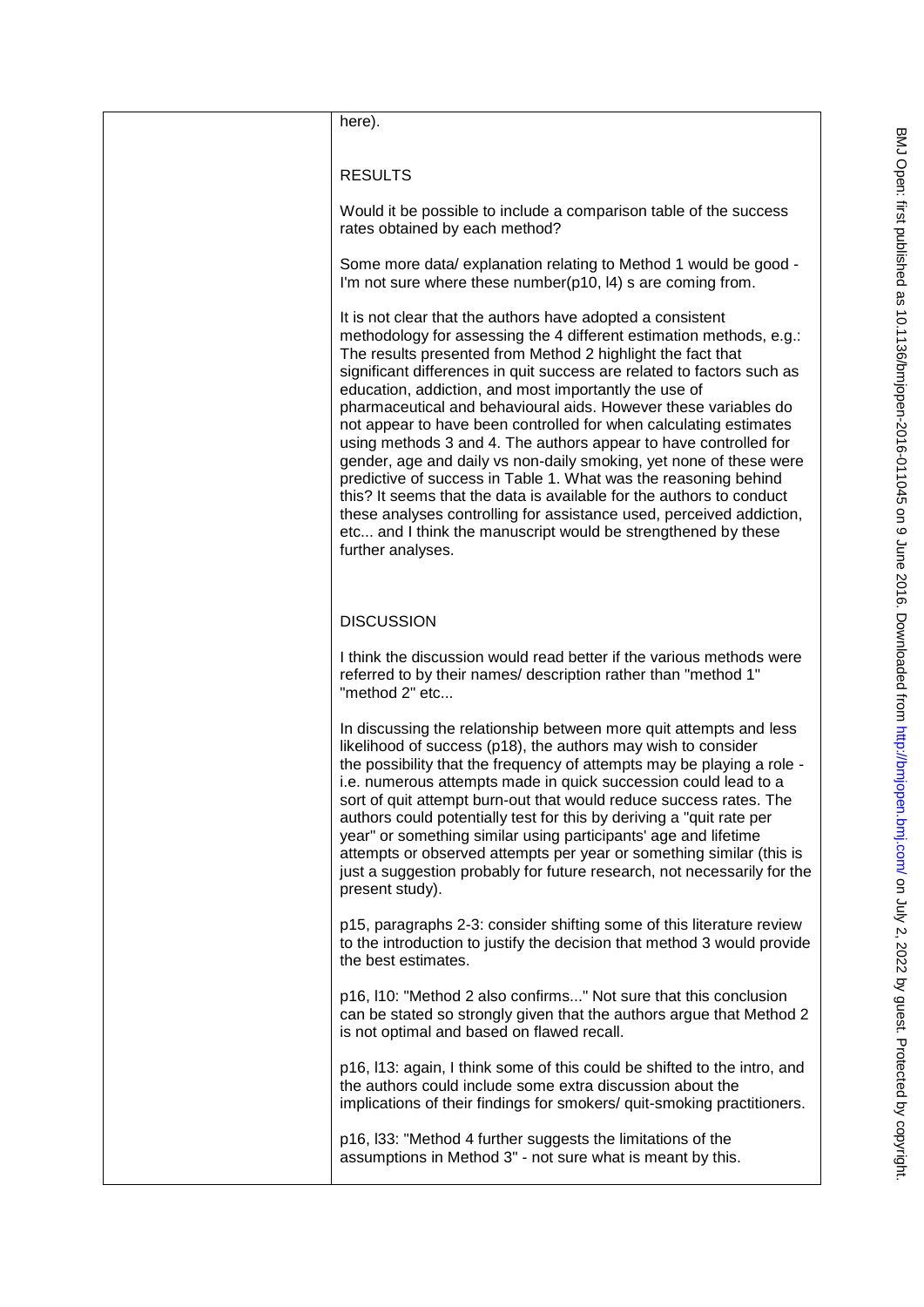| <b>STROBE STATEMENT</b>                                                                                                                                                                                                                 |
|-----------------------------------------------------------------------------------------------------------------------------------------------------------------------------------------------------------------------------------------|
| Not sure that there is adequate information presented about<br>treatment of missing data/loss to follow-up / sensitivity analyses<br>Participant numbers completing each stage of follow-up not<br>described                            |
| MINOR/ GRAMMATICAL                                                                                                                                                                                                                      |
| consistency of terms, sometimes authors use "lifetable" and<br>sometimes "life table" - stick to one<br>p2, I26: sentence is confusing, suggest replacing "estimate of<br>number" with "estimated number of", and delete "at least one" |
| p6, I8: should be "only account"                                                                                                                                                                                                        |
| p6, I36: should be "estimates" not "estimating"                                                                                                                                                                                         |
| p8, I23: "This assumption corresponds to the assumption"? This<br>method corresponds to the assumption?                                                                                                                                 |
| Methods section: Consider including "life table" somewhere in the<br>title of Methods 3 and Methods 4, as this is the terminology that is<br>used throughout the rest of the manuscript.                                                |
| p9: I48: "analysis analysis"                                                                                                                                                                                                            |
| p15, I56: "that that"                                                                                                                                                                                                                   |
| p16, I8: "attributed to the primarily to the"                                                                                                                                                                                           |
| Figures: The estimation methods used to derive the figures should<br>be made explicit in the figure titles.                                                                                                                             |

| <b>REVIEWER</b>        | Anton Kunst<br>Department of Public Health<br>AMC<br>University of Amsterdam |
|------------------------|------------------------------------------------------------------------------|
| <b>REVIEW RETURNED</b> | 05-Mar-2016                                                                  |

| <b>GENERAL COMMENTS</b> | This introduction of this paper is excellent. The use of life table<br>approach is promising. Yet, I have major concerns about the<br>application of this approach.                                                                                                                                                                                                            |
|-------------------------|--------------------------------------------------------------------------------------------------------------------------------------------------------------------------------------------------------------------------------------------------------------------------------------------------------------------------------------------------------------------------------|
|                         | 1. The authors may need to define more clearly the population of<br>interest: does their objective refer to all smokers (including those<br>who make quit attempts but have not succeeded at the moment of<br>dying) or only to those who did succeed quitting before dying? The<br>title suggests the latter, but a remark made at the end of page 25<br>suggests the former. |
|                         | 2. The description of the methods is unclear, and does not yet permit<br>a detailed evaluation of their validity. As all four types estimates<br>imply some form of modelling, the authors should carefully                                                                                                                                                                    |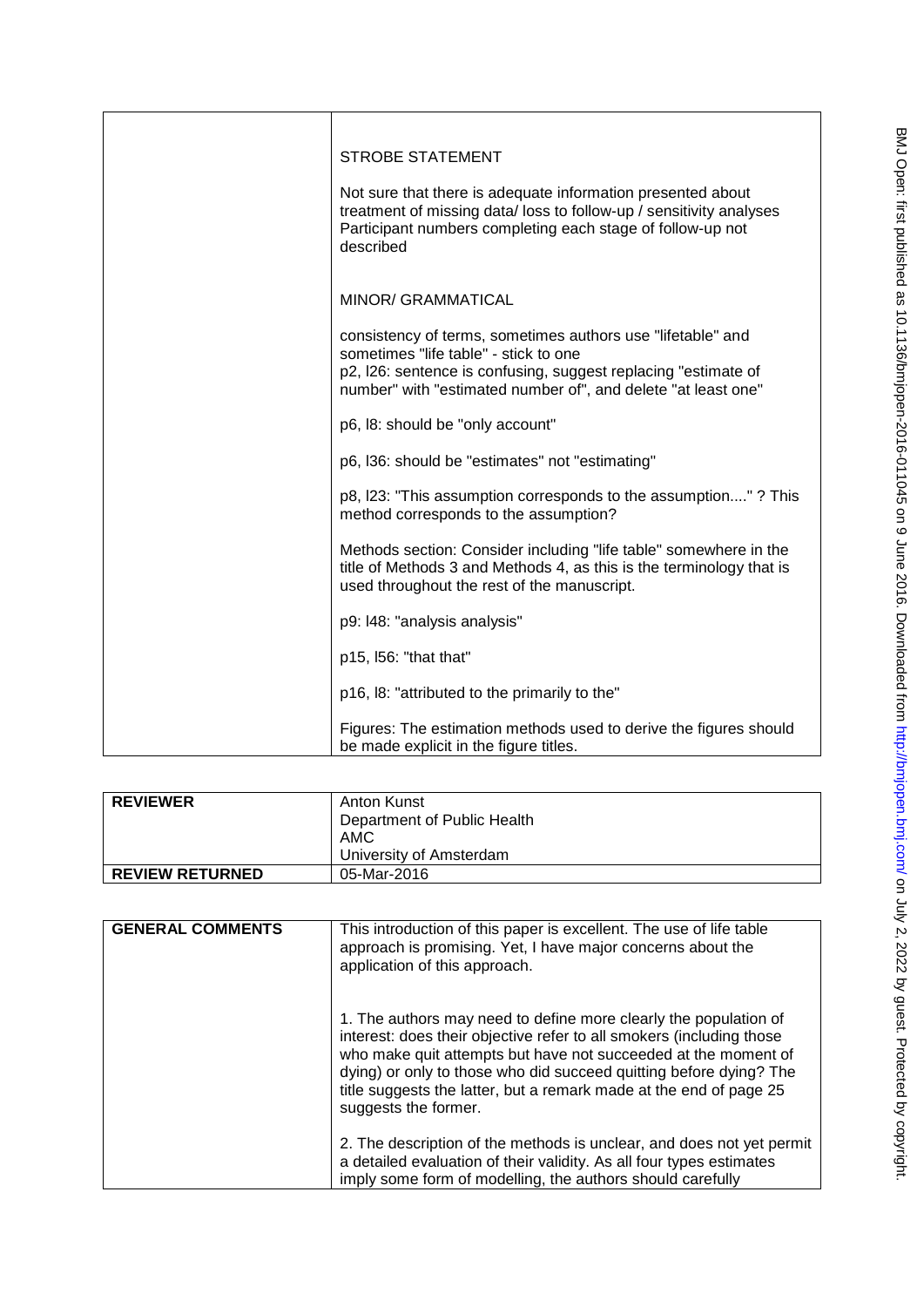|  | describing the modelling procedure, which includes a precise<br>description of the mathematics, to be followed by detailing (a) the<br>assumptions and (b) the empirical input to the models.                                                                                                                                                                                                                                                                                                                                                                                                                                                                                                                                                                                                                                                    |
|--|--------------------------------------------------------------------------------------------------------------------------------------------------------------------------------------------------------------------------------------------------------------------------------------------------------------------------------------------------------------------------------------------------------------------------------------------------------------------------------------------------------------------------------------------------------------------------------------------------------------------------------------------------------------------------------------------------------------------------------------------------------------------------------------------------------------------------------------------------|
|  | 3. The life table approach is highly recommended, but should be<br>explained more clearly along the lines I outlined above. In doing this,<br>the authors could have stuck more closely to terminology used in life<br>table literature. Essentially, the application of life table methodology<br>would imply modelling how the size of a hypothetical cohort of<br>smokers were decrease in relationship to "quit age" (which is 0 for<br>those with 0 past quit attempts, 1 for 1 attempts, etc). The authors<br>could have chosen for a multi-decrement table (exit by successful<br>quitting or by dying) but they seem to opt for single-decrement table<br>(exit by quitting only). In the latter case, the only empirical input<br>needed is a series of chances of exit (i.e. by successful quitting) in<br>relationship to "quit age". |
|  | 4. It is unclear how the authors have estimated the latter empirical<br>input. The authors have described the data sources and variables,<br>but they have not made clear how they derived from this estimates<br>of quit rates in relationship to "quit age". Without a detailed<br>description of this estimation procedure, it is not possible to assess<br>the validity of the core results of this paper.                                                                                                                                                                                                                                                                                                                                                                                                                                   |
|  | 5. I think that the life table estimates may be strongly influenced by<br>how they treat the following issues:<br>- how did the authors take into account the quit rates of those who<br>had already quit after a first few attempts (say, at ages 20-25 years)<br>and who therefore are not included in their survey. Ref 19 and 20<br>document high quit rates for low 'quit ages'.<br>- how did the authors take into account the experience of smokers<br>who had died (as smokers not being able to quit) by the time of the                                                                                                                                                                                                                                                                                                                |
|  | survey.<br>- how did the authors accurately estimate the "quit age" of the<br>respondents to the survey. The authors themselves stress that self-<br>reports on past quit attempts can strongly underestimate the true<br>number of attempts. If so, their data strongly underestimate the 'quit<br>age' of respondents.<br>6. Extensive information of co-variates of quitting, as given in table<br>2, are not relevant to main objective of this paper. They distract from<br>issues like identified above.                                                                                                                                                                                                                                                                                                                                   |
|  | 7. The authors present a well-known function of the life table: the<br>absolute number of 'survivors' per 'quit age'. For their purposes,<br>however, it would be more informative to present another function:<br>the absolute number of 'exits' (i.e. number of successful quitters) per<br>'quit age'. This directly corresponds to the title of the paper. The<br>authors may probably conclude that this "exit distribution" cannot be<br>simply summarised in terms of one average.                                                                                                                                                                                                                                                                                                                                                        |

# **VERSION 1 – AUTHOR RESPONSE**

Reviewer: 1 Reviewer Name Hyoung Suk Lee

Institution and Country University of Washington Tacoma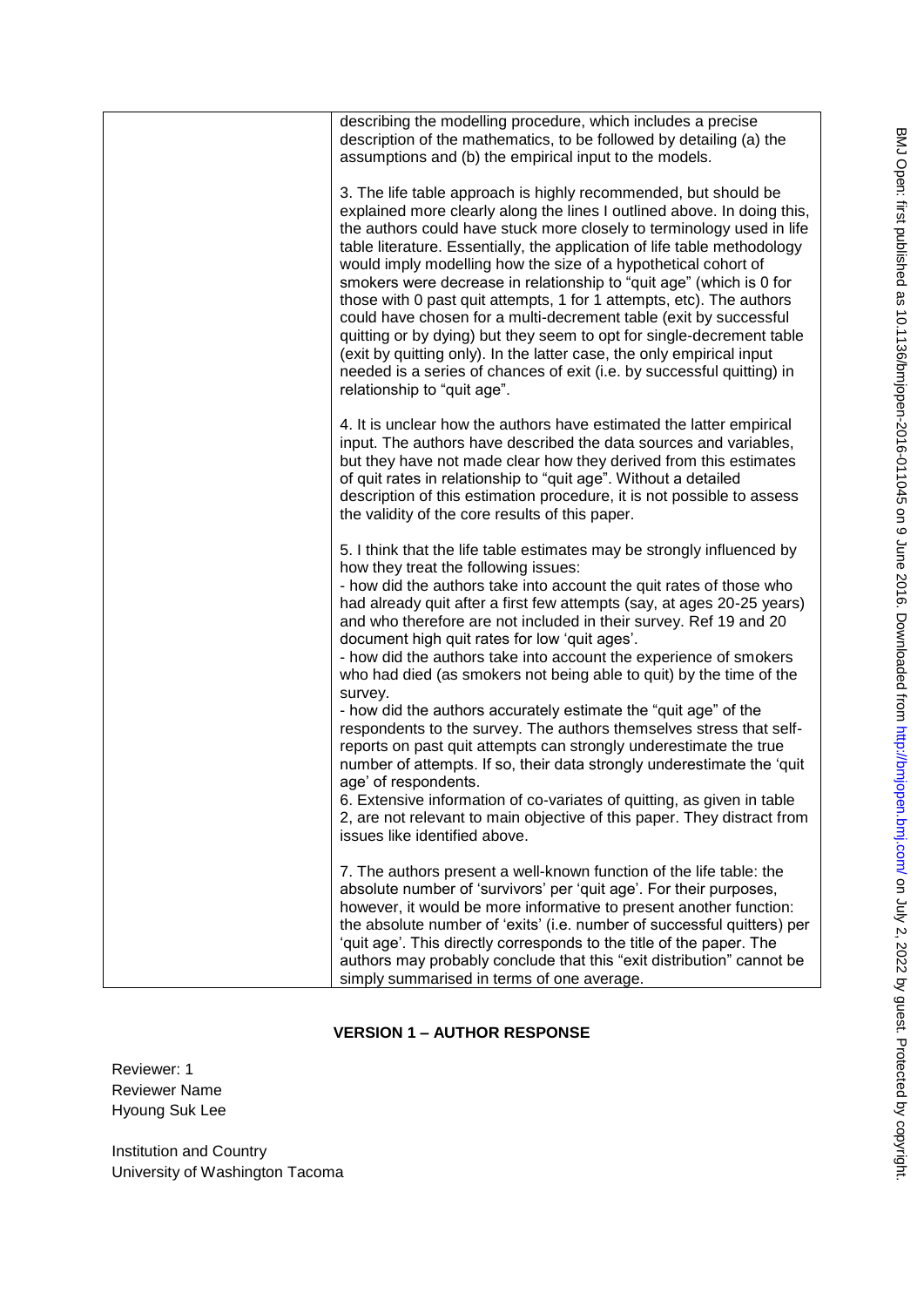Please state any competing interests or state 'None declared': None declared

Please leave your comments for the authors below Review of the manuscript

Estimating the number of quit attempts it takes to quit smoking successfully

This article compared a few ways to estimate the average number of quit attempts that are needed to achieve the successful quitting. The authors concluded that existing estimates of the number of quit attempts have been underestimated. The following is some concerns about the manuscript.

## Introduction

1. (second paragraph of page 5) Authors mentioned that actual data (about the number of quit attempts) are limited. However, I am not sure whether stats from a review article would support authors' argument since a review articles are based on a lot of empirical data.

It is true that many studies have asked successful smokers about their previous quit attempts. We have removed this statement to avoid making a larger claim than we intended.

#### Methods

2. I have a concern about the response rate and retention rate of the study. Attrition analysis must be done to make sure that there were no differences in psychological factors that can be related to quit attempts and cessation (e.g., motivation, self-efficacy, or demographic variables related to motivation and self-efficacy) between those who were successfully followed up and those who were dropped out from the study.

We have now included more data of characteristics with respect to attrition (see page 8). As we are modelling the chances of success on a quit attempt, only smokers who have made a quit attempt are eligible to be included in the analysis. While there were some demographic differences between those who dropped out of the cohort before they were eligible for this study, there were no significant differences on smoking related characteristics. There was minimal attrition after study eligibility.

3. Authors should provide more information about measurements of some key variables. Smokers who made a serious quit attempt were included in the study. Then, how did authors define "the serious quit attempt"? Also, does this mean that those who reported "not serious quit attempts" were excluded from the data analyses? How did authors ask and decide the last cigarette that successful quitters reported? Was any biochemical verification for the successful quitting included in the study (in the reviewer's recent study, approximately 50% of the participants who self-reported successful quitting did not pass this biochemical verification)?

We have added more detail on the quit attempt definition and last cigarette questions on p. 10. We did not ask about not serious quit attempts. Biochemical verification was not used. Self-reported cessation in surveys has been shown to be a valid and reliable estimate of quitting in situations where there is little incentive to report inaccurately, unlike clinical trials. The Society for Research on Nicotine and Tobacco does not recommend biochemical verification in this type of study. Nevertheless, the lack of biochemical verification has been included as a limitation on page 19.

4. In the study, number of quit attempts was calculated by asking respondents who tried to quit smoking completely in the past 6 months. I wonder whether authors used any methods (e.g., timeline followback: TLFB) to make sure that the participants accurately self-reported the quit attempts for the last 6 months. It would not be easy to remember the accurate number of events that happened in the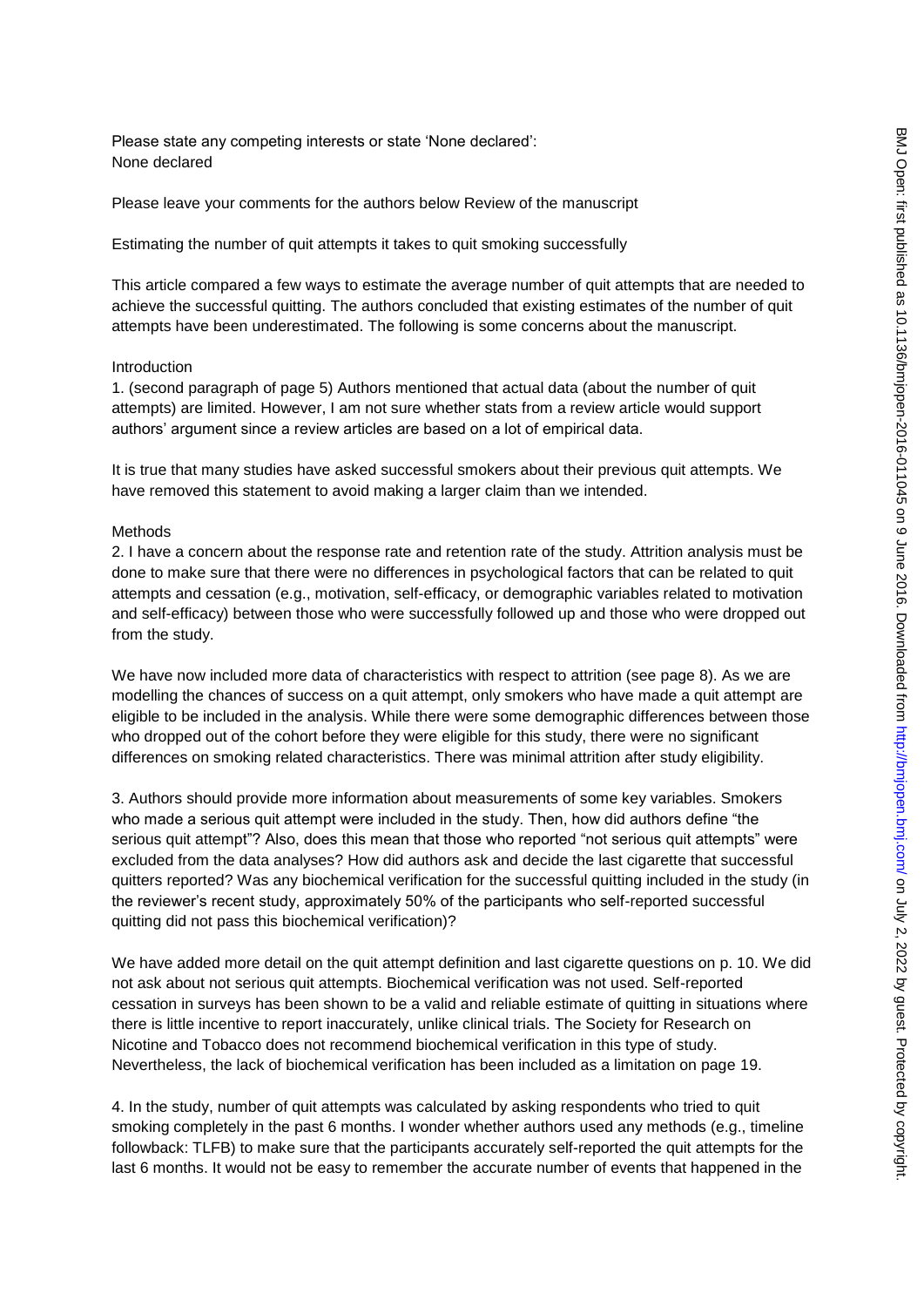past 6 months. If authors did not use any compensatory methods to increase the accuracy of this selfreport, how can authors verify that there was no memory bias in this procedure (or self-report)? Was this study really different from the previous studies that used the recalled quit attempts? I believe that the participants in this study were also asked to "recall" the number of quit attempts for the last 6 months.

A timeline follow up would be a further improvement to the methods here. This study is an improvement over most previous research which expected recall over a lifetime. There is a substantial difference between the ability to recall over 6 month period of time and over the course of many years. However, it is certainly possible that quit attempts would have been forgotten, which means the estimates of number of quit attempts presented would be too low. We now discuss this further in the limitations on page 19.

5. Authors believe that, among methods used to estimate the number of quit attempts, method 3 is the best. However, I am not sure that the life table approach or survival analysis can be appropriately used to estimate the number of quit attempts required to quit. Considering the concept of the life table approach and previous studies that used the approach, the column of the table is a variable with time interval (e.g., years, months, ages). I did not find out any study that used the life table approach with the number of events (number of quit attempts in this study). It would be very helpful to understand method 3 if authors can show that the data in this study did not violate any of important assumptions for the life table approach, providing any references that used the life table approach to analyze the data with the number of events.

The analysis is indeed a novel unique application of a life table type design. In the life table analysis, quit attempts are not events but measurement of time, and successful smoking cessation is the event. Counting "time" in this type of way is more common in engineering when using time to event in examining mechanical failure rates. For instance, it is possible to examine machine failure rates per use, rather than per year, per day, or etc. Thanks to comments from reviewer 4 we have standardized the terminology and the description of the methodology to help clarify the assumptions here. The method is outline and referenced now on page 7.

## Results

6. First, a table or section that describes the participants' characteristics regarding demographic and smoking-related variables would be needed.

7. I am not sure that Table 1 is really needed. No significant results in Table 1 were considered and interpreted in results and discussion. Plus, the two categories of unsuccessful attempts to quit and successful quit attempts should be changed to refer to persons (e.g., smokers who made unsuccessful attempts to quit). Last, if the authors wanted to show the factors that distinguish between those who made unsuccessful attempts to quit and those who made successful attempts to quit, I believe logistic regression is the better way to analyze data.

As per suggestion 6 and 7, we have replaced table 1 with the characteristics of the analytic sample. Characteristics of the larger population (representative of the Ontario population) from the full study are referred to and cited on page 8.

### Discussion

8. My biggest concern about this manuscript is the implication of the study. Although there are several issues to be addressed to verify the validity and reliability of assessing and estimating quit attempts in this study, let's say that the life table approach gives the best estimate of quit attempts needed to quit, approximately 30. What do authors want to say with this number? Should smokers and smoking researchers be pessimistic in quitting smoking? Thus, the last sentence of discussion, "many smokers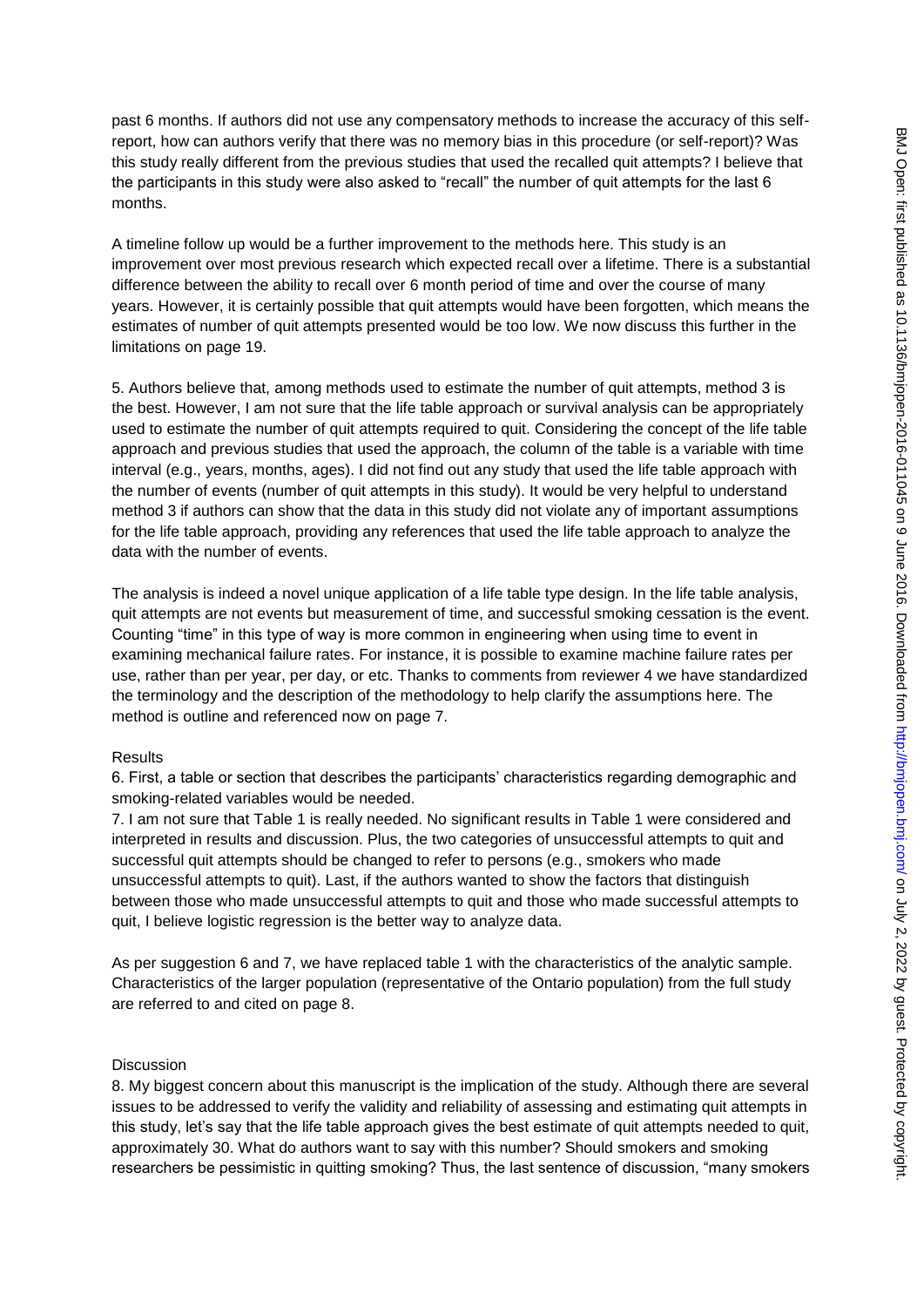will die, likely prematurely, without ever having quit successfully," is very annoying as a smoking researcher. Instead, authors should've interpret the results in more developmental ways and could've concluded the study with some suggestions to increase the successful quit rate and decrease the number of quit attempts needed to quit.

It is a descriptive estimate of a number that is current widely promoted. We discuss further the implications of an increased estimate in the number of attempts to quit. In short, we make three main point: 1)Many people, researchers, and clinicians are underestimating the difficulty in quitting smoking; 2)Increasing the rate of success per quit attempt can help smokers quit with fewer attempts; 3) Further research is needed to ascertain whether providing a more realistic number help smoking continue to try to quit or is it discouraging?

We have also removed the line about "many smokers will die.."

Reviewer: 2 Reviewer Name Emily Stockings

Institution and Country National Drug and Alcohol Research Centre (NDARC), UNSW Australia.

Please state any competing interests or state 'None declared': None declared

Please leave your comments for the authors below Overall this is a useful analysis of the number of quit attempts required to quit successfully among a longitudinal cohort of smokers. The methods used in this paper improve upon previous estimates in cross-sectional studies based on recall. I feel some improvement in the reporting of the study could be made, particularly in the methods section, where some key details seem to be missing. Further, I feel a bit more context around the sample should accompany the estimated number of quit attempts required, given what is known about differences in smoking rates, quit attempts and successful quitting on the basis of demographic factors and smoking severity. See below for detailed suggestions.

## **Abstract**

1. I feel there needs to be a stronger rationale for why this study is being conducted in the objectives section of the abstract, even if just half a sentence, e.g. "previous estimates have been based on lifetime recall in cross-sectional samples, and may be unreliable…"

We have added this to the abstract.

2. Are there some words missing in the design section, line 26 "…we calculated the estimate of number of quit attempt prior to quitting successful for at least one [year?] under 4 different sets of assumptions.".

We have corrected this line.

### Introduction

2. The introduction might start in a more informative manner if the authors include statistics on smoking rates, quit rates and the remaining burden attributable to tobacco-related disease before emphasising the difficulty in quitting smoking. This will help place the research within the wider public health context of addressing smoking.

3.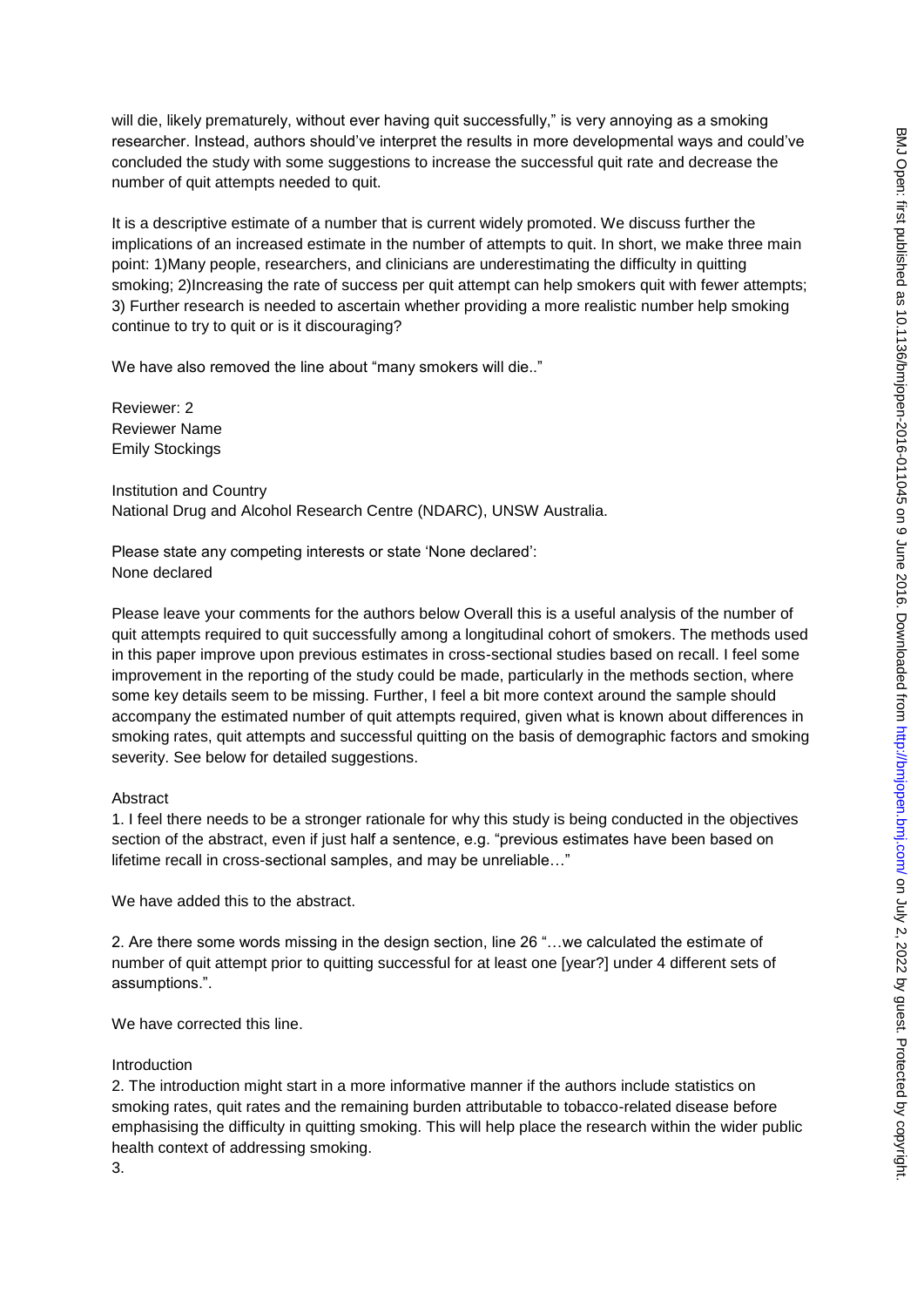We have added some context of the burden of tobacco to the beginning of the introduction

4. Page 6, line 6 the authors refer to a longitudinal study of quit attempts by Borland et al 2012. Given this seems to be the most similar study design to the present study, it might be worth noting what they found, and any limitations to their approach which the authors feel they have improved on/added to in this paper.

We have added more detail on the Borland paper in the introduction on page 6. The Borland paper examines the rate of quitting which is related to but not the same as directly addressing the question of number of attempts on average before quitting but does provide an annual rate of quit attempts, and provide an estimate for the average number of previous quit attempt for smoker at age 40.

#### Methods

5. Page 7, line 3, the authors state "….who self reported a serious quit attempt at follow-up 1.." what is meant by 'serious' quit attempt here? Was a timeframe applied, e.g. quit smoking for at least 24 hours with the intention to stop?

The definitions of quit attempts have been clarified and a full description of the questions used to calculate this have been included on page 9. A serious quit attempt was a self-reported serious quit attempt to stop for good.

6. Page 7 line 3, it would be useful to put the timing of each follow-up in brackets, e.g "…follow-up 1 (xx months/years), follow-up 2 (xx months/years" as it becomes confusing when the authors go on to say that "Follow-up continued for an additional 1.5 years (3 interviews)". What follow-up points do these 3 extra interviews correspond to? Follow-ups 4, 5, and 6? I suggest rephrasing so that the timing of follow-ups is presented in a consistent format.

These are indeed follow ups 4, 5, and 6. We have deleted the line to reduce confusions and instead have given the total number of follow ups earlier in the paragraph and increased the description of the measurement of the outcome on page 9.

7. Page 7, in the measures section, line 39, the opening sentence is a bit confusing "Number of quit attempts was calculated by asking respondents who tried to quit smoking completely in the past 6 months." Does this measure give you the number of quit attempts made by each respondent in the past 6 months? How were quit attempts defined? This seems at odds to the following sentence stating that "A successful quit was defined as a quit that lasted for at least 1 year…." How can someone report being quit for at least a year when being assessed in the last 6 months? This might just need some wording clarification as it is difficult to follow the logic.

Quit attempts were based on recalled reports from the past six month. Quit success was determined at subsequent follow ups. This description has been clarified in the text.

8. Page 7, Statistical analysis section -I suggest starting with a brief overview of the lifetable method used before detailing the 4 assumptions, unless there is a previous paper that used this approach that you are able to cite here.

Only methods 3 and 4 use life table analysis. We have now described the general analysis in a titled section to highlight the different approaches. We have also included more information in the introduction that discusses each of the approach, and have created a table with the assumptions for each of the approaches.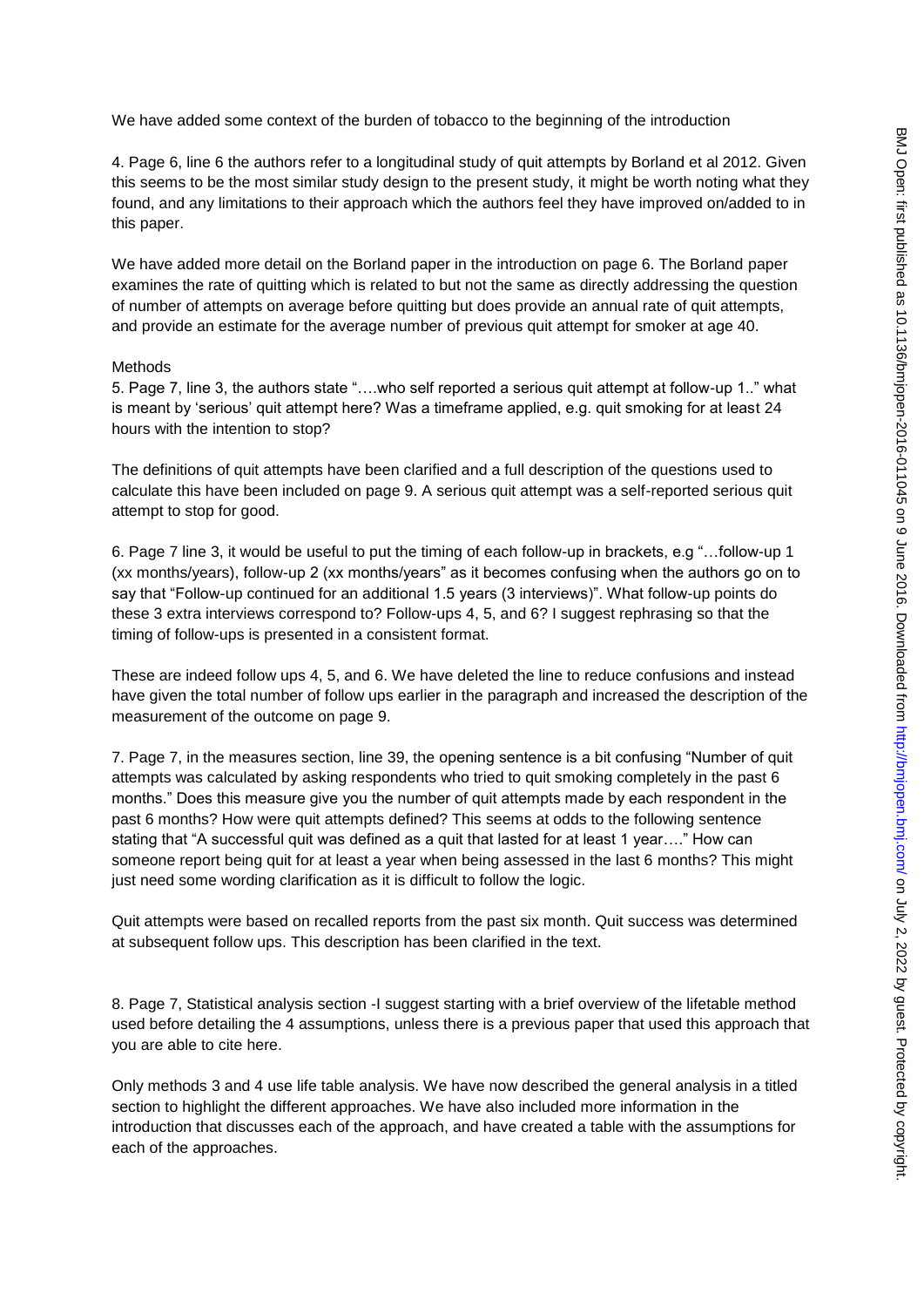9. Throughout the data analysis section, the authors refer to the Hughes et al 2004 study, however no background is given about this study and why It is being used to guide the analyses here. I suggest in the opening section of the data analysis section to outline the main analytic approach and any previous studies upon which this approach is based. At the moment the analysis section assumes too much prior knowledge of the reader which is unlikely to be existent except among researchers with very closely aligned interests (or familiarity with the study itself). E.g. "To examine the number of quit attempts required to reach successfully abstinence, we used approach X, which calculates X, Y, Z. We drew on previous studies (cite) for parameters pertaining to success rates..", etc etc. It seems odd that a study would use data from another paper when the present study has that data available?

For method 1 (now listed as method 2: constant rate assumption), we did not want to rely on a single data set (ours) when an estimate from a meta analysis (ie., Hughes) was available. However, the suggestion to use the estimate from the study itself however is a good one. We have used the estimate from the cohort study so as to be more consistent with the rest of the methods. We have also re-organized the order of the methods to make a more logical transition from one method to another.

10. Overall I feel the authors need to provide greater detail of the measures and variables used. There are many outcomes in the tables that have no mention in the methods, e.g. how were "Health Status", "Perceived addition", and "Smoking status" defined? If this is clearly outlined in a previous paper, state this in the methods for the reader's reference.

We have replace table 1 with characteristics of the sample as per the request of the reviewers. We have also clarified where these variables have been previously used and cited on page 8 as most of the described variables in this table are item responses.

## Results

11. While the main results of this cohort may be published elsewhere, a very short section on demographics would help with interpretation given the known differences in smoking rates and quit success on the basis of demographic factors, e.g. SES, employment status, mental health diagnosis, etc.

12. Similarly, on page 13 the authors make the first reference to level of smoking within the sample (line 35, "daily vs. non daily smoking"), which should also be reported at the start of the results so the readers can get an understanding of the severity of smoking within the sample. Are there any other such indicators that might be useful to report, e.g. daily cigarette consumption, FTND, HSI?

Sample characteristics including smoking behaviour are now included in table 1. This is a representative sample of the Ontario population.

### Discussion

13. The authors state that model 3 was the best set of assumptions – why is this?

The preferred model is now further discussed in the introduction and in the discussion on page 17. The authors feel that this method has the fewest biases.

14. Page 16 line 55 "This study defined quit attempt as a "serous quit attempt" as self perceived by the smoker." This should be stated in the methods, as well as here.

This is now included.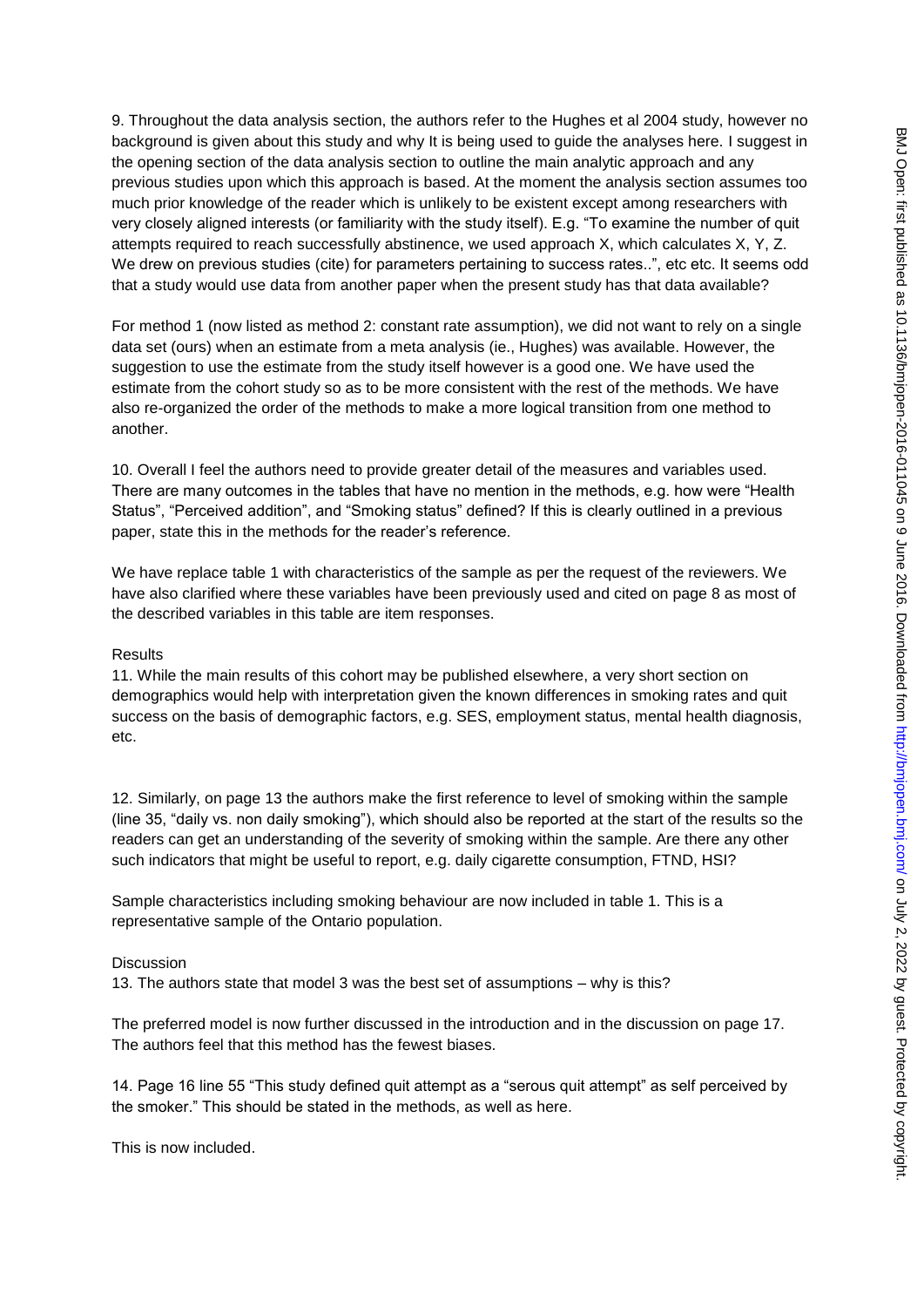15. Some comment on the clinical utility of this information would add a useful applied component to this paper.

More discussion on the implications of the results has been included on page 21.

Reviewer: 3 Reviewer Name Timea Partos

Institution and Country King's College London United Kingdom

Please state any competing interests or state 'None declared': None declared

Please leave your comments for the authors below SUMMARY

This research compares four different methods for estimating the average number of quit attempts smokers make before successfully quitting. These methods are 1) "Constant rate assumption", 2) "Recalled quit attempts among successful quitters", 3) "Variable rate assumption, observed quit success rate", and 4) "Variable success rate assumption with recalled life time quit numbers". It is argued that variable rate assumption using a life table approach (Method 3) provides the most unbiased estimate of the number of quit attempts. Findings indicate that the estimated average number of lifetime quit attempts made by smokers before quitting is much higher than what was previously thought (3-14 attempts vs. 30 or more). This finding has important implications for tailoring quitting assistance and framing the information and advice that is provided to smokers. It is a strength of this study that successful quitting is defined as being quit for at least one year, rather than shorter periods. The comparison of different methodologies is interesting and informative, and the manuscript is generally well written. I think the manuscript would benefit from a clearer description of methodologies and a more detailed outlining of the rationale behind some analytical decisions. Some additional analyses are also suggested, in particular to control for differences between smokers who did and did not use assistance on their quit attempts. Further details are provided below.

### ABSTRACT

Requires clarification on some points:

p2, l22: "primarily used" - why "primarily"? did you use other data too? (this is not made clear in the methods section either).

We used a value from a meta analysis to calculate the estimate for Method 1. We now use the estimate from our data as per reviewer suggestions. We have removed the term primarily.

p2, l24: "In 2014" - clarify: did the study end in 2014 (i.e. new samples recruited every 3 years) or did it end in 2008 and data was analysed in 2014? Again this is not made clear in the methods section. If the study ended in 2008, I don't think it is necessary to mention the year of data analysis, as it just creates confusion.

We have removed the date of data analysis for sake of clarity.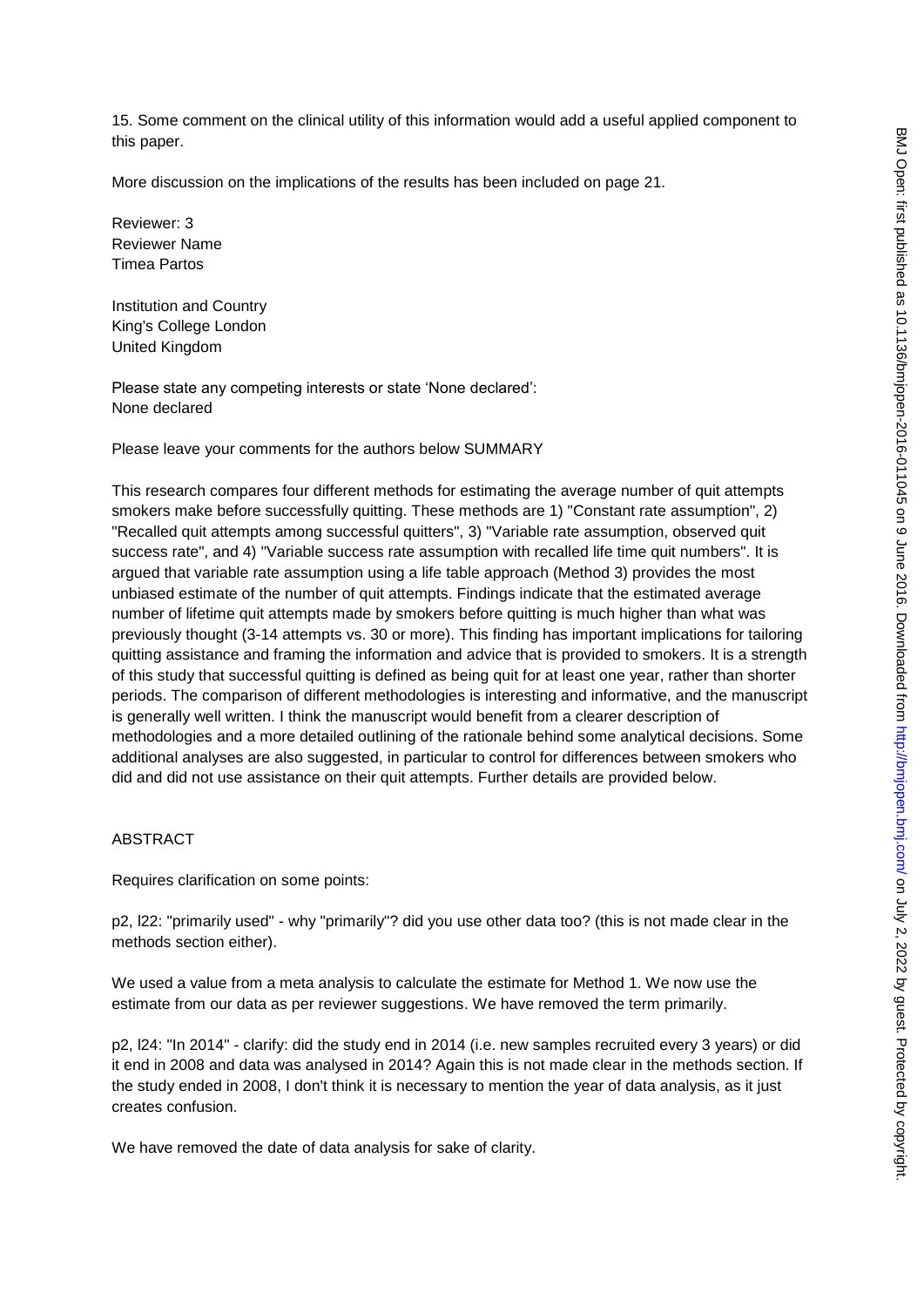p2, l26: A brief description (or at least the names of) the 4 different sets of assumptions would be useful, as well as the mean number of quit attempts estimated by each.

We have created this table with name, estimates, and expected biases.

### INTRODUCTION

The analysis contrasts four methods of estimating lifetime quit attempts, yet the introduction does not introduce each method clearly. The authors seem to have decided a-priori that the life table method would provide the most accurate estimates, yet they do not present adequate argument/ evidence for this. I think the intro could be better structured around specifically discussing the pros and cons of the four estimating methods, perhaps with sub-headings and examples (refs) for each. There are sections of the introduction that are vague and not very informative which could be cut to make room for such a discussion e.g.

p5, first paragraph: somewhat repetitive - "keep trying or stay engaged" already mentioned - the final sentence should focus on the alternative, and simply read: "Additionally, knowing the average number of quit attempts before succeeding could act as a deterrent to trying".

p5, l34: "However, actual data are limited:..." I would cut this sentence, it doesn't seem relevant, especially given that the authors cite a number of academic references in the following paragraph which provide data (albeit potentially underestimating figures) on this topic.

p6, l22: "To do so... ... absence of such a study" Unnecessary, could cut this part. Also the next sentence is quite vague and would benefit from some references.

Thank you for the comments. We have made the suggested changes in the text to the introduction.

## METHODS

Participants: Despite the fact that sampling and recruitment procedures are documented elsewhere, I would expect more detail here regarding the break-down of participant numbers, and basic characteristics (at least quit vs smoking) at each follow-up interval. It should also be made clear whether the n = 1277 participants comprised a single cohort recruited in 2005, or multiple cohorts recruited and followed-up at various points between 2005 - 2014.

More detail on the sample is provided. The 1277 is a subsample of a larger cohort, recruited in waves between 2005 and 2008, and followed for up to three years from the initial interview.

Ethics: It seems unusual to include so much detail in the manuscript itself - usually this is covered in some sort of declaration during the submission process, or in supplementary material. Is this a journal requirement? If not I would cut this section altogether.

We have left a sentence in to describe the ethics and have moved the data sharing information out of the main text.

## Measures:

p7, l39: "... calculated by asking respondents who..." - clarify: asking respondents what? Clarify: were participants who quit for 1 year followed further to ensure they remained quit. or was it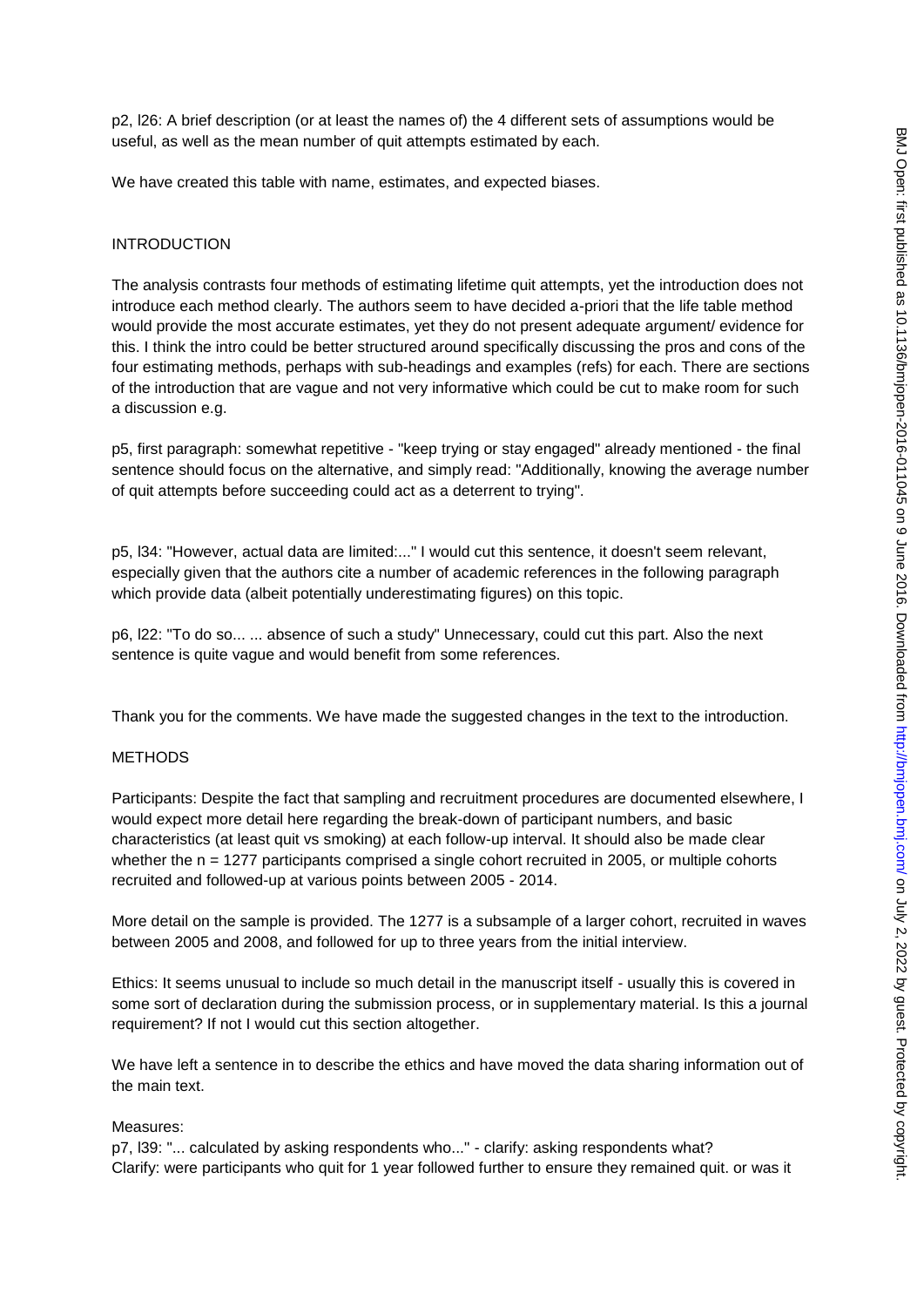possible to relapse (e.g. quit at follow-up 1, verified at follow-up 4, then smoking again at follow-up 5: were these participants considered successful or not?)

Participants were followed irrespective of their smoking status, and it was possible for a person to relapse at follow up 5 to be considered "successful". However, this limitation was necessary to avoid censorship by design to allow everyone the opportunity to make a successful attempt. This limitation is now mentioned in the discussion as it is another factor that suggests we have underestimated the effect.

Statistical analysis:

In general, this section needs to be clearer, with the steps taken to derive each of the different estimates (and exactly how they differ from each other) made explicit.

We have added a brief introduction to the analysis section, created a table, and tried to clarify the description and formulas used.

Method 1. Not sure why the 3% success rate from Hughes et al., (2004) was used instead of calculating the rates based on the present sample. The Hughes study focused specifically on selfquitters (i.e. no assistance used), whereas it is not clear that the present study does so, and therefore it is potentially dealing with a qualitatively different sample.

Also, requires some justification of the assumption that success rates are likely to decrease with multiple attempts (perhaps something for the introduction).

It is a good suggestion to use the estimate from our data rather than from the meta analysis. We no longer use the estimate from Hughes. We have explained the assumptions of each of the methods further.

Method 3. and 4: The level of detail here is great, however I'm not sure why Method 4 censors the data from successful smokers whereas Method 3 does not appear to do this? Was this unavoidable or a decision made by the researchers? It seems that if Method 4 was identical to Method 3 except with the inclusion of recalled lifetime events, it might be the optimal estimation method... (my apologies perhaps I am misunderstanding exactly what was done here).

Method 3 and 4 are the same except for the inclusion of lifetime recall. In method 3, only observed data is included. In method 4 recalled data is included, this recall includes historical time periods in which there were other people who were smokers, but have now quit smoking. In some ways, method 4 is preferable; however, it only, by necessity, includes the data from people who were quitting at that time, and not the data from people who have already quit in the past and are no longer smokers (ie., censored). This is similar in some ways to the issues of using prevalence as an estimate of incidence. We have further discussed the differences between methods 3 and 4 in the introduction and the discussion.

## RESULTS

Would it be possible to include a comparison table of the success rates obtained by each method?

A table of the mean number of attempts before success with their assumptions is now included.

Some more data/ explanation relating to Method 1 would be good - I'm not sure where these number(p10, l4) s are coming from.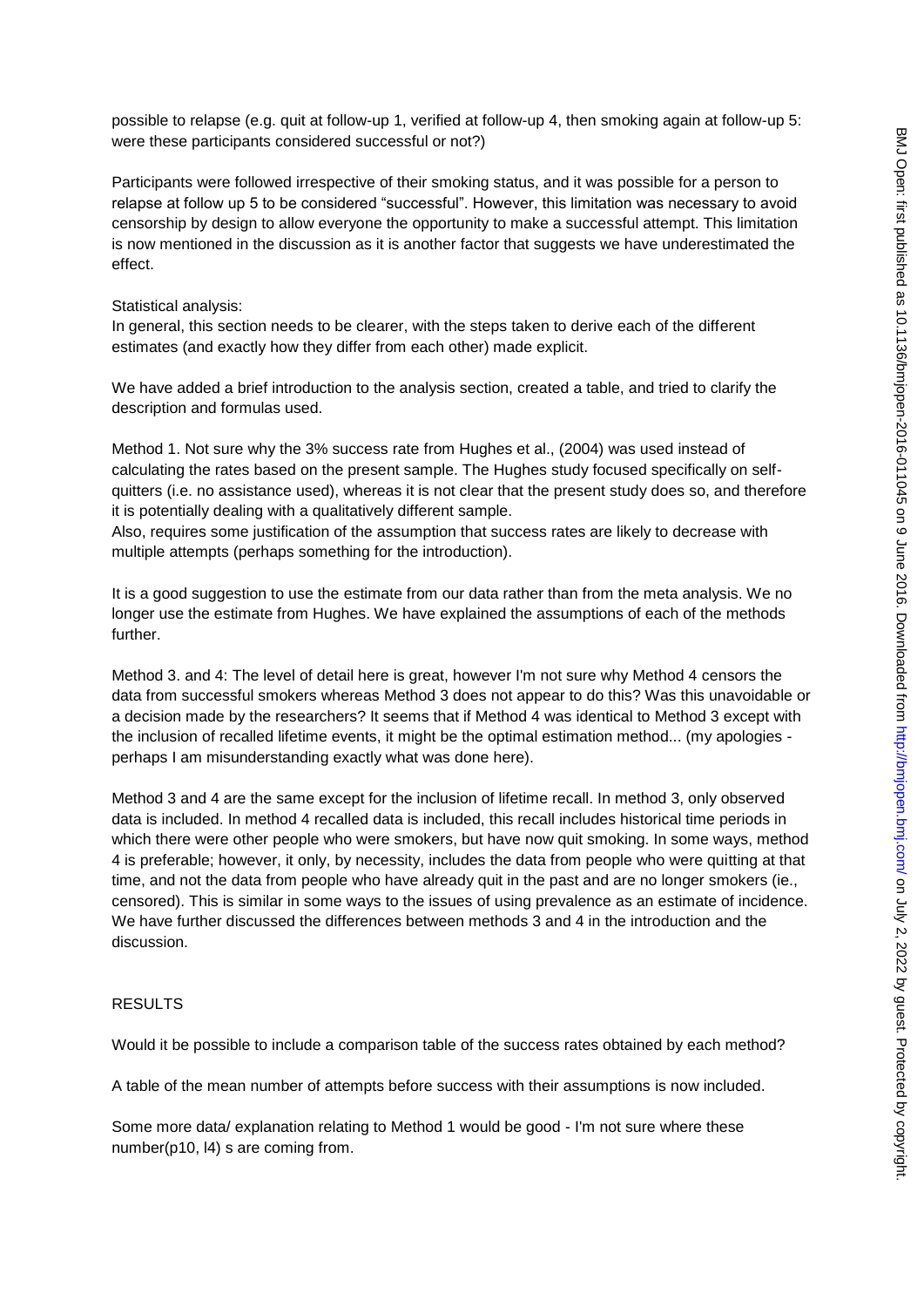These numbers come from a meta –analysis, but we are now including data directly from this study.

It is not clear that the authors have adopted a consistent methodology for assessing the 4 different estimation methods, e.g.:

The results presented from Method 2 highlight the fact that significant differences in quit success are related to factors such as education, addiction, and most importantly the use of pharmaceutical and behavioural aids. However these variables do not appear to have been controlled for when calculating estimates using methods 3 and 4. The authors appear to have controlled for gender, age and daily vs non-daily smoking, yet none of these were predictive of success in Table 1. What was the reasoning behind this? It seems that the data is available for the authors to conduct these analyses controlling for assistance used, perceived addiction, etc... and I think the manuscript would be strengthened by these further analyses.

We have standardized the reporting for each method. Reviewer 4 noted that the presentation of this information of the predictors of quit success was distracting. Table 1 was giving the impression that we were controlling for these factors and so was removed and replaced by a table that is more clearly the characteristics of the sample.

Generally, the estimate is meant to reflect the average of a population, rather than any one individual experience or the multiplicity of factors that affect chances of success. This is a descriptive statistic similar to other descriptive statistics like prevalence. While we could potentially standardize these estimates to some theoretical population, but it would make more sense to present the real results as the population of Ontario, Canada is likely not greatly different on important characteristics compared to other Western countries in a later stage of the smoking epidemic. However, we continue to present estimates by occasional vs. daily smokers as smoking status appears to be the strongest effect modifier compared to age,sex, quit aids, etc.

#### **DISCUSSION**

I think the discussion would read better if the various methods were referred to by their names/ description rather than "method 1" "method 2" etc...

We use the names more where possible, given the descriptions are long we continue to use both.

In discussing the relationship between more quit attempts and less likelihood of success (p18), the authors may wish to consider the possibility that the frequency of attempts may be playing a role - i.e. numerous attempts made in quick succession could lead to a sort of quit attempt burn-out that would reduce success rates. The authors could potentially test for this by deriving a "quit rate per year" or something similar using participants' age and lifetime attempts or observed attempts per year or something similar (this is just a suggestion probably for future research, not necessarily for the present study).

This is an important point has been added to the limitations. Method 4 adjusts for this in some respect using lifetime quit attempts, but is an important consideration and one that is difficult to account for. It's not clear which direction this effect goes. As your excellent paper in NTR demonstrates having more failed quit attempts is predictive of future poor outcomes. A Bayesian might say that knowledge about previous failed attempts should update our priors about the likelihood of success on the next attempt. Other preliminary research we are doing suggests that success on a subsequent quit attempt can vary by a number of factors. Ie., some people do better on subsequent attempt while some do worse. Figure 1 using recalled data suggests that people get "better" at quitting, before they get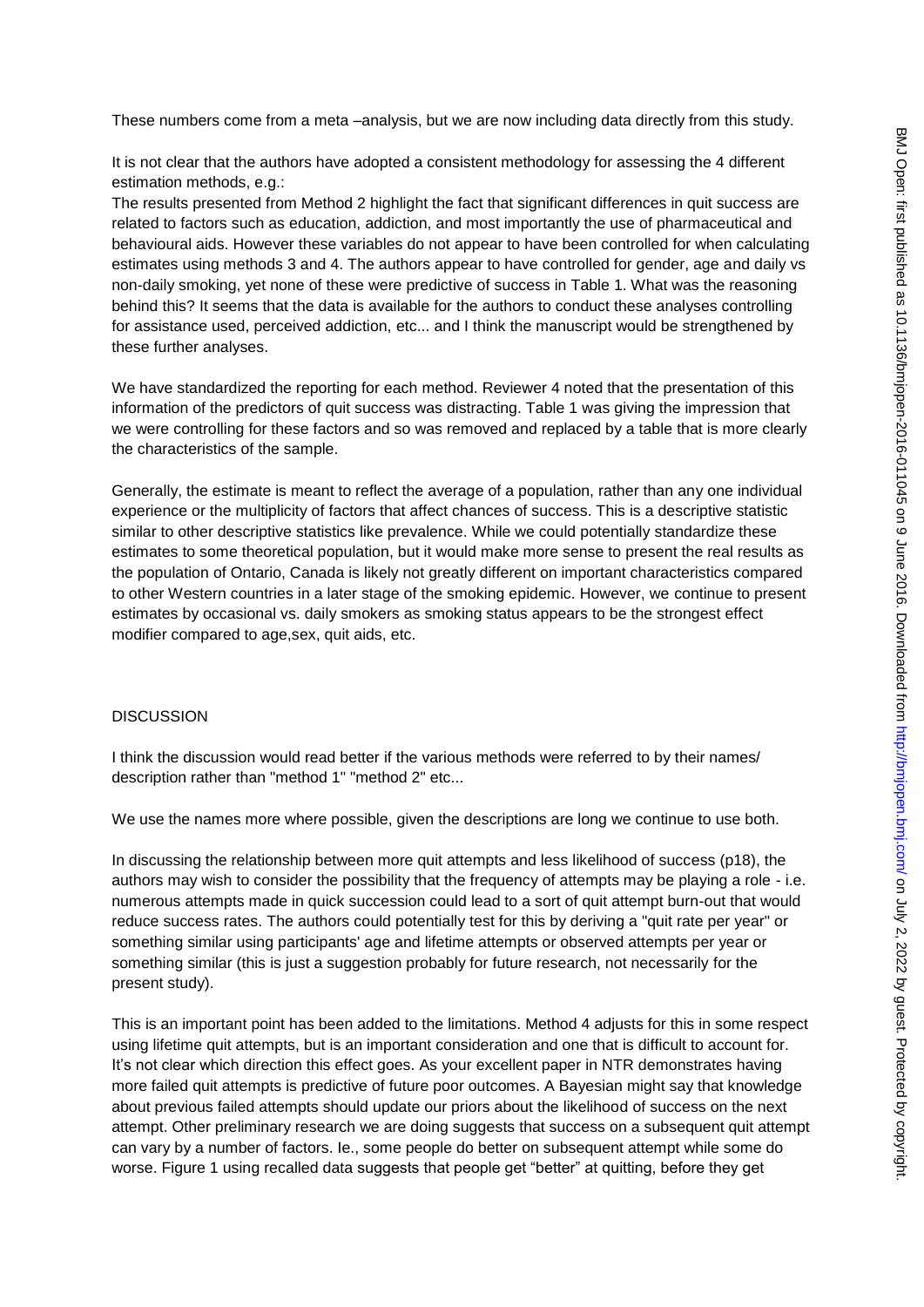#### worse.

We can't unfortunately use quit rates per year to calculate the number of quit attempt prior to a quit. We could use the quit rate per year (1.1 in this sample, similar to Borland et al., 2012) multiplied by the estimate provided by the constant quit rate assumption (19.6) to say that the average number of years smoked is 21.5. This is certainly an issue worthy of future investigation along with other modelling strategies.

p15, paragraphs 2-3: consider shifting some of this literature review to the introduction to justify the decision that method 3 would provide the best estimates.

We have shifted some of this to the introduction.

p16, l10: "Method 2 also confirms..." Not sure that this conclusion can be stated so strongly given that the authors argue that Method 2 is not optimal and based on flawed recall.

The conclusion here has been tempered.

p16, l13: again, I think some of this could be shifted to the intro, and the authors could include some extra discussion about the implications of their findings for smokers/ quit-smoking practitioners.

Some of this has been shifted to the introduction and further discussion of the implications has been added.

p16, l33: "Method 4 further suggests the limitations of the assumptions in Method 3" - not sure what is meant by this.

This statement has been clarified. It relates to the differences in the quit success rate at a unique attempt and suggests that the initial attempt success rate is not as large as that used for method 3.

#### STROBE STATEMENT

Not sure that there is adequate information presented about treatment of missing data/ loss to followup / sensitivity analyses Participant numbers completing each stage of follow-up not described

More details on loss to follow up have been included. A table of eligible participant follow ups has been included.

#### MINOR/ GRAMMATICAL

consistency of terms, sometimes authors use "lifetable" and sometimes "life table" - stick to one p2, l26: sentence is confusing, suggest replacing "estimate of number" with "estimated number of", and delete "at least one"

#### p6, l8: should be "only account"

p6, l36: should be "estimates" not "estimating"

p8, l23: "This assumption corresponds to the assumption...." ? This method corresponds to the assumption?

Methods section: Consider including "life table" somewhere in the title of Methods 3 and Methods 4,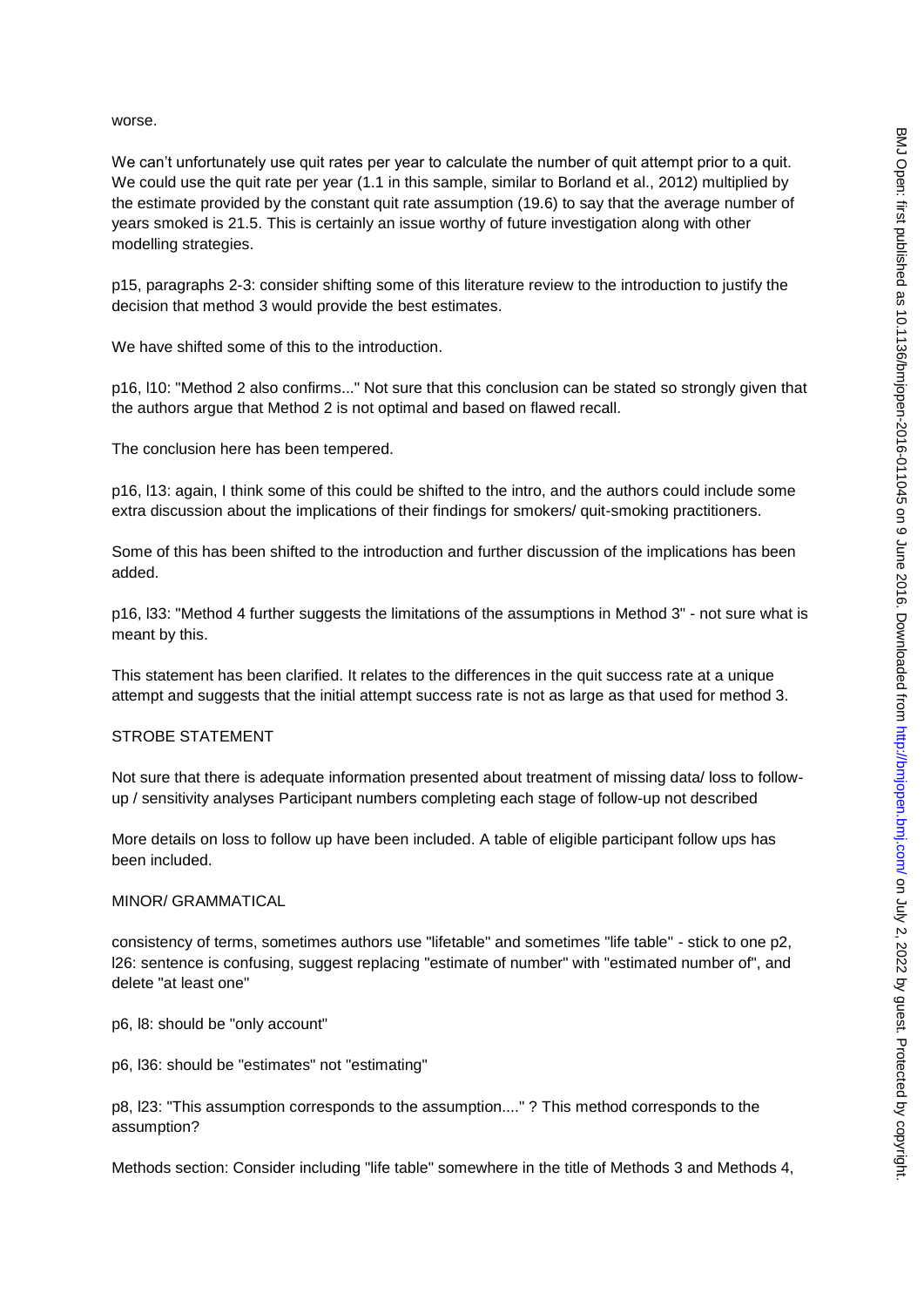as this is the terminology that is used throughout the rest of the manuscript.

p9: l48: "analysis analysis"

p15, l56: "that that"

p16, l8: "attributed to the primarily to the"

Figures: The estimation methods used to derive the figures should be made explicit in the figure titles.

Thank you. All these changes have been made in the text.

Reviewer: 4 Reviewer Name Anton Kunst

Institution and Country Department of Public Health AMC University of Amsterdam

Please state any competing interests or state 'None declared': None declared

Please leave your comments for the authors below This introduction of this paper is excellent. The use of life table approach is promising. Yet, I have major concerns about the application of this approach.

1. The authors may need to define more clearly the population of interest: does their objective refer to all smokers (including those who make quit attempts but have not succeeded at the moment of dying) or only to those who did succeed quitting before dying? The title suggests the latter, but a remark made at the end of page 25 suggests the former.

The statement on page 25 has been removed as the parameter we are trying to estimate "average number of quit attempt before success" does not depend on death (except as form of censoring).

2. The description of the methods is unclear, and does not yet permit a detailed evaluation of their validity. As all four types estimates imply some form of modelling, the authors should carefully describing the modelling procedure, which includes a precise description of the mathematics, to be followed by detailing (a) the assumptions and (b) the empirical input to the models.

The descriptions have been edited to attempt to clarify the methods. Method 1 and 2 do not use a life table analysis.

3. The life table approach is highly recommended, but should be explained more clearly along the lines I outlined above. In doing this, the authors could have stuck more closely to terminology used in life table literature. Essentially, the application of life table methodology would imply modelling how the size of a hypothetical cohort of smokers were decrease in relationship to "quit age" (which is 0 for those with 0 past quit attempts, 1 for 1 attempts, etc). The authors could have chosen for a multidecrement table (exit by successful quitting or by dying) but they seem to opt for single-decrement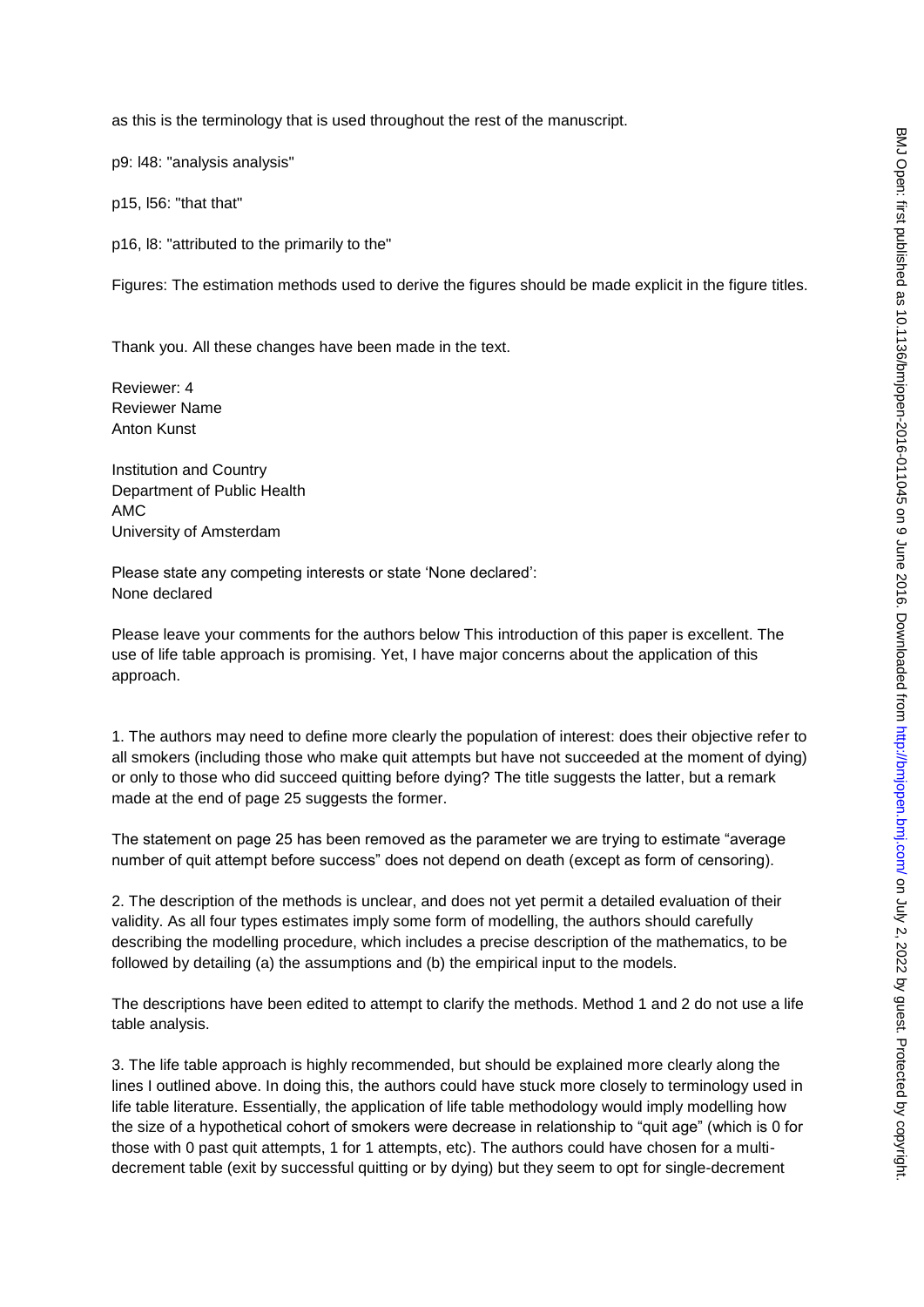table (exit by quitting only). In the latter case, the only empirical input needed is a series of chances of exit (i.e. by successful quitting) in relationship to "quit age".

Thank you for the terminology. Indeed, we do opt for a single-decrement table. There are no identified deaths in the cohort, so the only exits (ie., successful quitting) from the cohort are due to loss to follow up.

4. It is unclear how the authors have estimated the latter empirical input. The authors have described the data sources and variables, but they have not made clear how they derived from this estimates of quit rates in relationship to "quit age". Without a detailed description of this estimation procedure, it is not possible to assess the validity of the core results of this paper.

This data is observed in our cohort for each of the methods. For estimates of quit rates in relationship to quit age is "qi" as described in the methodology on page 12. Figure 1 presents this data. We have now described this calculation more explicitly. The suggestion of improvements in terminology should help clarify this.

5. I think that the life table estimates may be strongly influenced by how they treat the following issues:

- how did the authors take into account the quit rates of those who had already quit after a first few attempts (say, at ages 20-25 years) and who therefore are not included in their survey. Ref 19 and 20 document high quit rates for low 'quit ages'.

- how did the authors take into account the experience of smokers who had died (as smokers not being able to quit) by the time of the survey.

Both quitting at an early age and early death would count as left censored data for Method 4. Method 4 is biased because of this, which is explains partially why the estimates are high. This is not relevant for Method 3 which relies only on observed behaviour during a defined period of time, and functions as a "snapshot". Thus, method 3 represents the behaviour of a defined time period including the young and those will have an easier time quitting. The most important distinction is the level of smoking (the difference between older smokers and younger smokers is quite small compared to the differences between those who have more and less difficulty quitting. We present results subdivided by frequency of smoking which is a clear proxy for this difference to demonstrate the differences between these populations. We have discussed the limitations of these models further in the discussion on page 17.

- how did the authors accurately estimate the "quit age" of the respondents to the survey. The authors themselves stress that self-reports on past quit attempts can strongly underestimate the true number of attempts. If so, their data strongly underestimate the 'quit age' of respondents.

This is indeed a limitation. Method 3 attempts to minimize this effect by only including quit attempts during time under observation which includes smaller intervals of time that are more likely to be remembered (as opposed to Method 2). Method 4 does underestimate quit age.

6. Extensive information of co-variates of quitting, as given in table 2, are not relevant to main objective of this paper. They distract from issues like identified above.

We agree. It is possible that effect modification is of interest and now present the effect stratified by daily/occasional smoking status.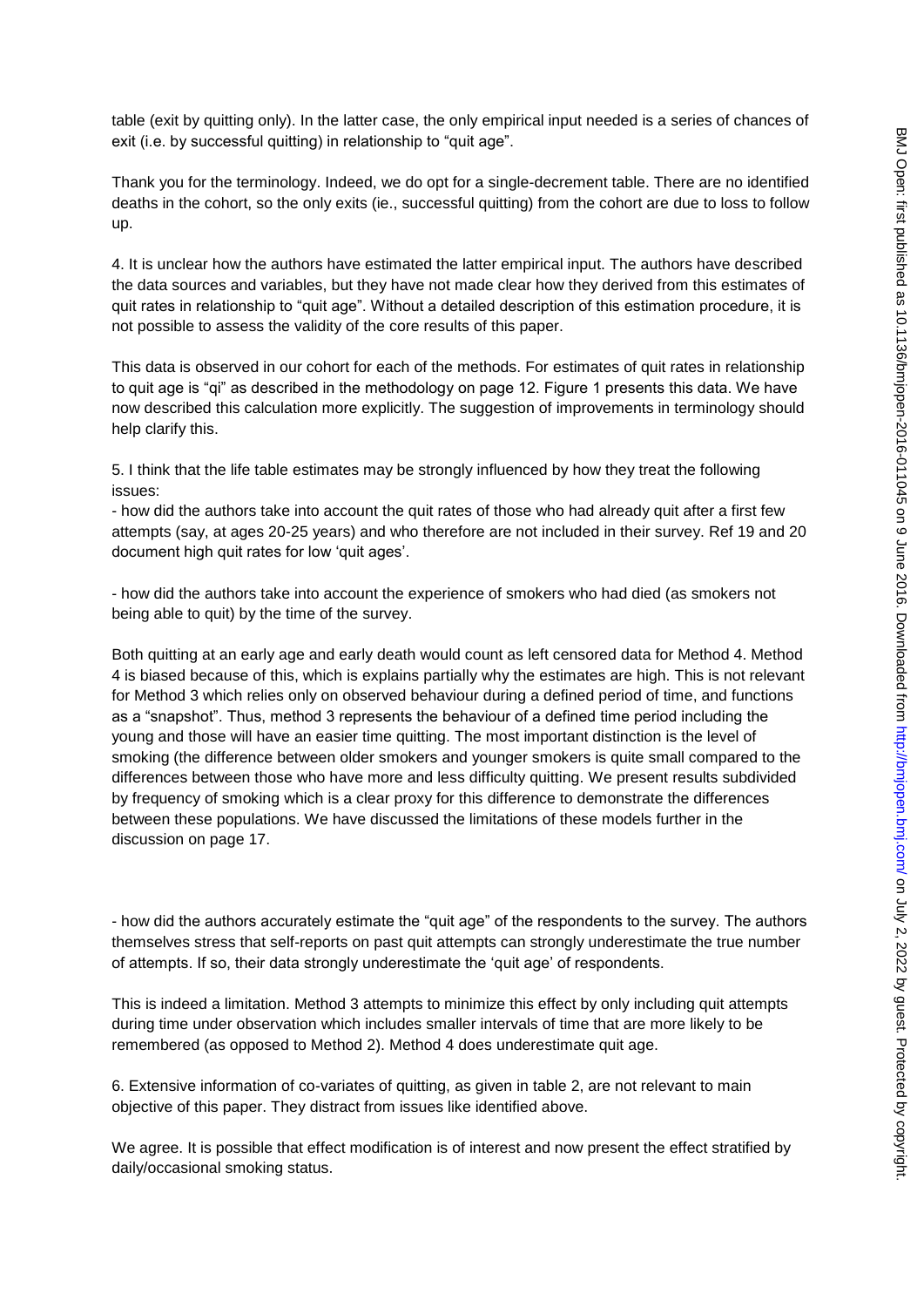7. The authors present a well-known function of the life table: the absolute number of 'survivors' per 'quit age'. For their purposes, however, it would be more informative to present another function: the absolute number of 'exits' (i.e. number of successful quitters) per 'quit age'. This directly corresponds to the title of the paper. The authors may probably conclude that this "exit distribution" cannot be simply summarised in terms of one average.

Figure 1 now presents the probability of exit (successful quit) per quit age for methods 3 and 4.

# **VERSION 2 – REVIEW**

| <b>REVIEWER</b>        | Hyoung Suk Lee<br>University of Washington Tacoma |
|------------------------|---------------------------------------------------|
| <b>REVIEW RETURNED</b> | 06-May-2016                                       |

| <b>GENERAL COMMENTS</b> | All concerns were sincerely and thoroughly addressed. Especially,<br>the addition of the implication of the study (the increased estimate in<br>the number of attempts to quit) is very reasonable and makes this<br>study meaningful. Only, considering my experiences using both the<br>Time Line Followback (TLFB) and a single question to assess the<br>number of quit attempts, a lot of smokers who participated in the<br>study reported more quit attempts to a single question than to TLFB.<br>Since the point here is that the measure of a single question would |
|-------------------------|-------------------------------------------------------------------------------------------------------------------------------------------------------------------------------------------------------------------------------------------------------------------------------------------------------------------------------------------------------------------------------------------------------------------------------------------------------------------------------------------------------------------------------------------------------------------------------|
|                         | not be accurate, I believe that authors should consider the possibility<br>that participants over-reported or overestimated the number of quit                                                                                                                                                                                                                                                                                                                                                                                                                                |
|                         | attempts in this study too (page 19).                                                                                                                                                                                                                                                                                                                                                                                                                                                                                                                                         |

| <b>REVIEWER</b>        | <b>Emily Stockings</b>                                       |
|------------------------|--------------------------------------------------------------|
|                        | National Drug and Alcohol Research Centre, University of New |
|                        | South Wales, Australia                                       |
| <b>REVIEW RETURNED</b> | 28-Apr-2016                                                  |

| <b>GENERAL COMMENTS</b> | The authors have comprehensively addressed my comments. I have |
|-------------------------|----------------------------------------------------------------|
|                         | no further suggestions.                                        |

| <b>REVIEWER</b>        | Timea Partos           |
|------------------------|------------------------|
|                        | King's College London, |
|                        | United Kingdom         |
| <b>REVIEW RETURNED</b> | 29-Apr-2016            |

| <b>GENERAL COMMENTS</b> | I am satisfied that the authors have done their best to address the<br>reviewer comments. The manuscript is now much clearer and<br>provides a more critical discussion of the findings. I have only a few<br>minor grammatical changes:                                                                                   |
|-------------------------|----------------------------------------------------------------------------------------------------------------------------------------------------------------------------------------------------------------------------------------------------------------------------------------------------------------------------|
|                         | p2, line 29: change "attempt prior" to "attempts prior"<br>p6, line 34: change "as determine" to "as it determines"<br>p6, line 44: change "of then event" to "of the event"<br>p7, line 44: change "literature estimating of" to "literature estimates<br>of"<br>p 13, line 18: change "have try and" to "have tried and" |